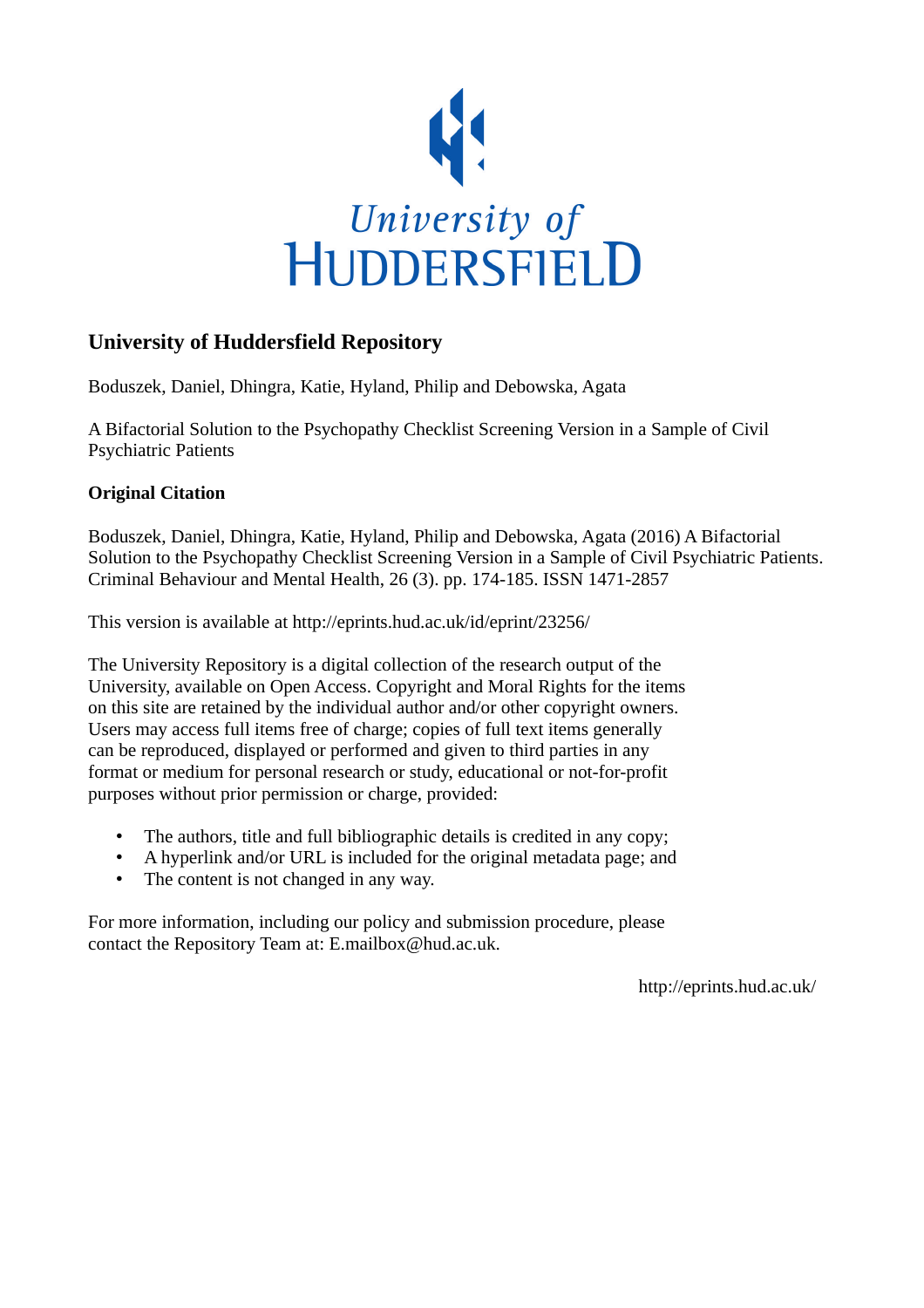# **A Bifactorial Solution to the Psychopathy Checklist Screening Version in a Sample of Civil Psychiatric Patients**

Daniel Boduszek<sup>1</sup>, Katie Dhingra<sup>2</sup>, Philip Hyland<sup>3</sup>, & Agata Debowska<sup>4</sup>

*University of Huddersfield, Huddersfield, United Kingdom Manchester Metropolitan University Manchester, United Kingdom National College of Ireland, Dublin, Ireland University of Chester, Chester, United Kingdom*

**Version accepted for publication in** *Criminal Behaviour and Mental Health*

#### **Correspondence to:**

Dr Katie Dhingra Manchester Metropolitan University Department of Psychology Manchester, M15 6GX United Kingdom Tel: +44 (0)1612472593 Email: [K.Dhingra@mmu.ac.uk](mailto:K.Dhingra@mmu.ac.uk)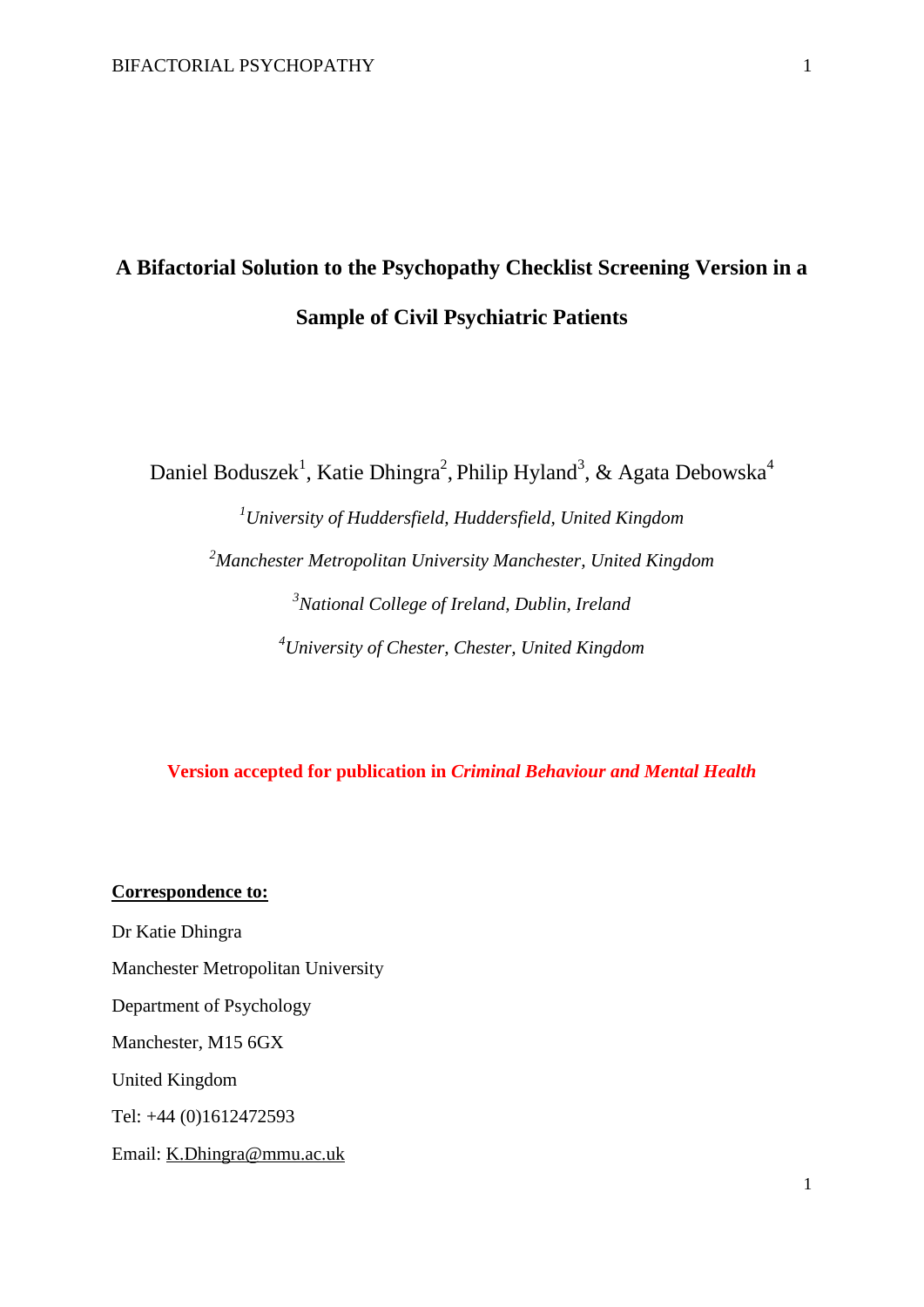#### **ABSTRACT**

**Background:** There is considerable debate about the underlying factor structure of the Psychopathy Checklist: Screening Version (PCL: SV). An established view is that it reflects a unitary construct underpinned by two correlated factors. More recent research has, however, undermined this conceptualisation.

**Aims:** Our aim was to compare 10 competing models of the PCL: SV in a sample of civil psychiatric patients.

**Method:** Ten distinct factor models were specified and tested using conventional confirmatory factor analytic techniques, along with confirmatory bifactor modelling. **Results:** A bifactor model, including two general factors (interpersonal-affective and antisocial-lifestyle), and four subordinate factors (interpersonal, affective, antisocial, and lifestyle) provided the best fit to the data. The reliability of the conceptualisation was supported through the use of composite reliability, and the differential relationships exhibited between the general factors and measures of personality, impulsivity, and mental health. **Conclusions:** The results suggest that two general factors should be taken into account when interpreting the PCL:SV for clinical purposes.

**Keywords**: PCL: SV; Bifactorial Modelling; Confirmatory Factor Analysis; Psychopathy.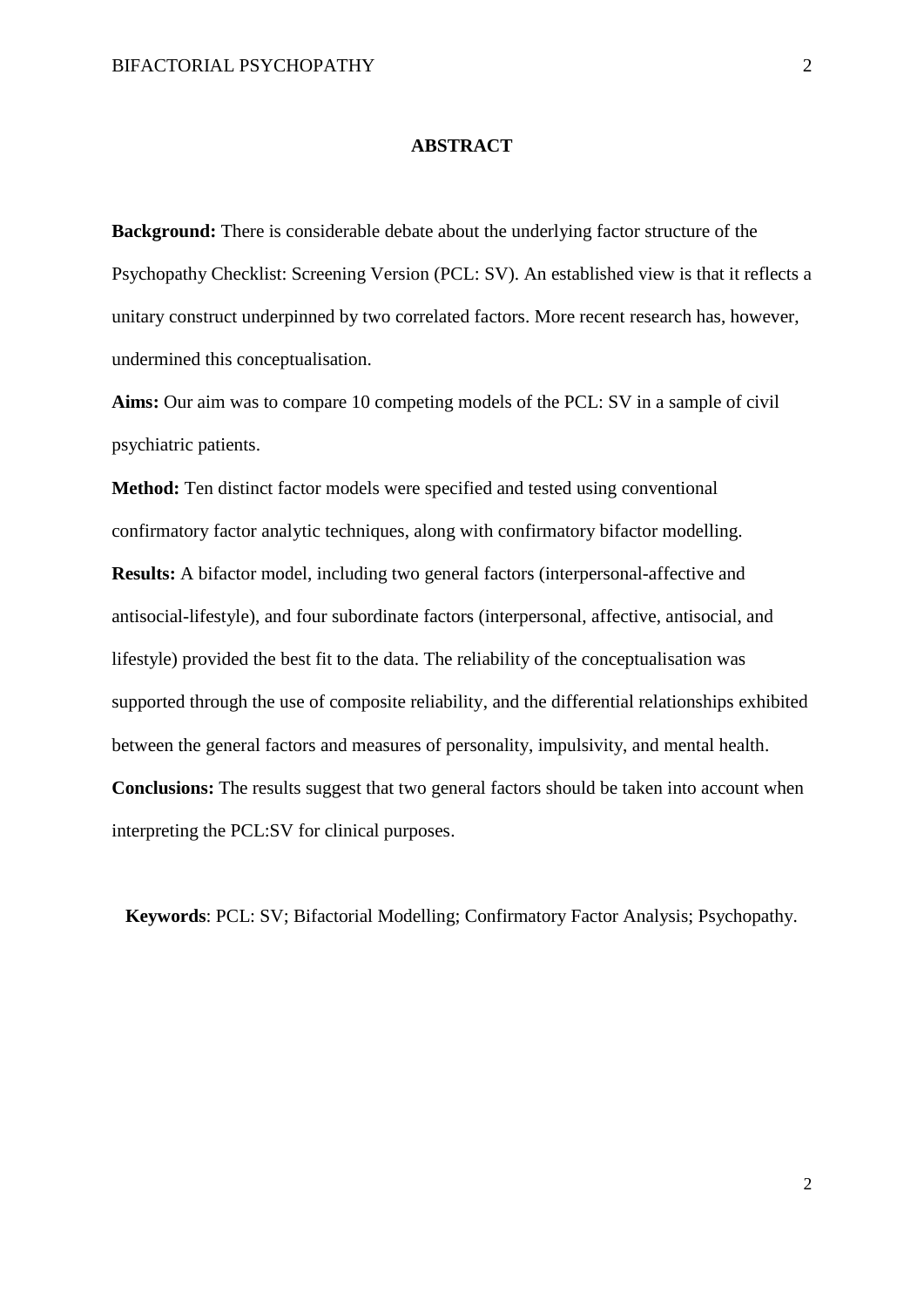#### **INTRODUCTION**

The Psychopathy Checklist: Screening Version (PCL: SV; Hart et al., 1995) is a 12 item version of the Psychopathy Checklist-Revised (PCL-R; Hare, 1991), created for use as a stand-alone instrument for research with non-offenders, or as a screen for psychopathy in offender populations. It was developed to assess a unitary psychopathy construct formed by two correlated factors  $(r \sim 0.50$  Hare, 1991). Factor 1 reflects interpersonal and affective traits, whereas Factor 2 reflects a socially deviant lifestyle. Although there is some evidence for this two-factor structure (e.g., Harpur et al., 1989; Hart et al., 1995; Skeem & Mulvey, 2001), there is some against it (e.g., Dolan & Anderson, 2003; Forth et al., 1996).

More recent research suggests that either a three (Cooke & Michie, 2001) or fourfactor model (Hare, 2003) may better represent the structure of the PCL: SV than the twofactor approach. Cooke and Michie's (2001) 3-factor model divided the original Factor 1 into an interpersonal factor (*arrogant and deceitful interpersonal style*) and an affective factor (*deceitful affective experience*) and combined the original Factor 2 items (except for the antisocial behaviour items) to form an *impulsive and irresponsible behaviour style* factor. In Hare's (2003) four-factor model, Factor 1 of the original two-factor model is divided into 'interpersonal' and 'affective' facets and Factor 2 is into a 'lifestyle' facet and an 'antisocial' facet. Studies that are even more recent have found a good fit for this 4-factor model (e.g., Forth et al., 2003; Neumann & Hare, 2008; Vitacco et al., 2006; Žukauskienė et al., 2010). Association between the four-factors is, however, generally high – for example from  $r = 0.45$ between interpersonal and antisocial latent variables to  $r = 0.99$  between lifestyle and antisocial latent variables (Žukauskienė et al., 2010), implying the presence of a higher-order psychopathy factor or a general factor with four method-factors.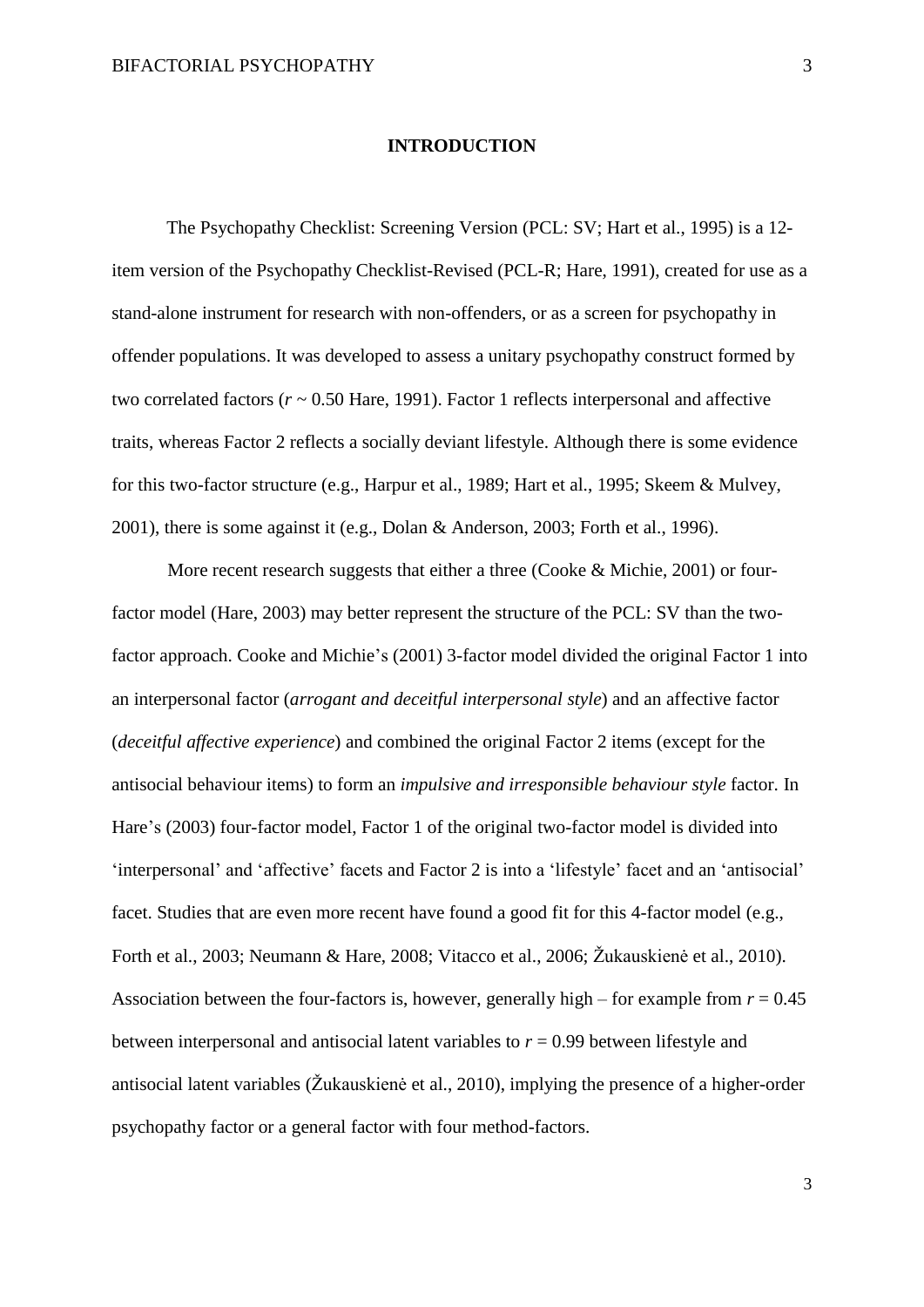The inconsistent and unsatisfactory model fit reported in the literature suggests that traditional confirmatory factor analysis (CFA) methods are not sufficient to explain the dimensionality of the PCL: SV. Thus, some researchers (e.g., Flores-Mendoza et al., 2008; Patrick et al., 2007) have used an alternative model structure to the PCL-R which may yield a theoretically and statistically satisfactory solution. This involves the application of bifactor modelling (see Reise et al., 2010). Within a bifactorial modelling approach, covariation among items is presumed to be explained by both 'general factors' (the source of common variance running through all measure items) and separate uncorrelated grouping factors that reflect the unique coherency among particular subgroups of items. Thus, the bifactor approach differs from the higher-order model approach in that subfactors are not subsumed by the general factor(s) but are, instead, uncorrelated and distinct. Consequently, if a bifactor model is found to provide a statistically superior fit to the data than alternative models tested, this indicates that: (a) the domain being modelled is saturated by one or more broad factor(s) that reflects the common variance running among all scale items, and (b) specific scales in the domain are also saturated by other specific (i.e. residual) uncorrelated factors that reflect additional common variance among clusters of items, typically, with highly similar content. Thus, in a bifactor model, each scale is a measure of the general factor(s), but some scales also index other more specific constructs that are not accounted for by the general factor(s).

Patrick et al. (2007) found that a bifactor model including a single general "psychopathy" factor and three subfactors factors (interpersonal, affective, and impulsivity) provided a better fit to the data than alternative models tested. Similarly, Flores-Mendoza et al. (2008) reported that the bifactorial solution was a better representation of the data than any other tested model in a sample of 124 male prisoners. The later had, however, removed non-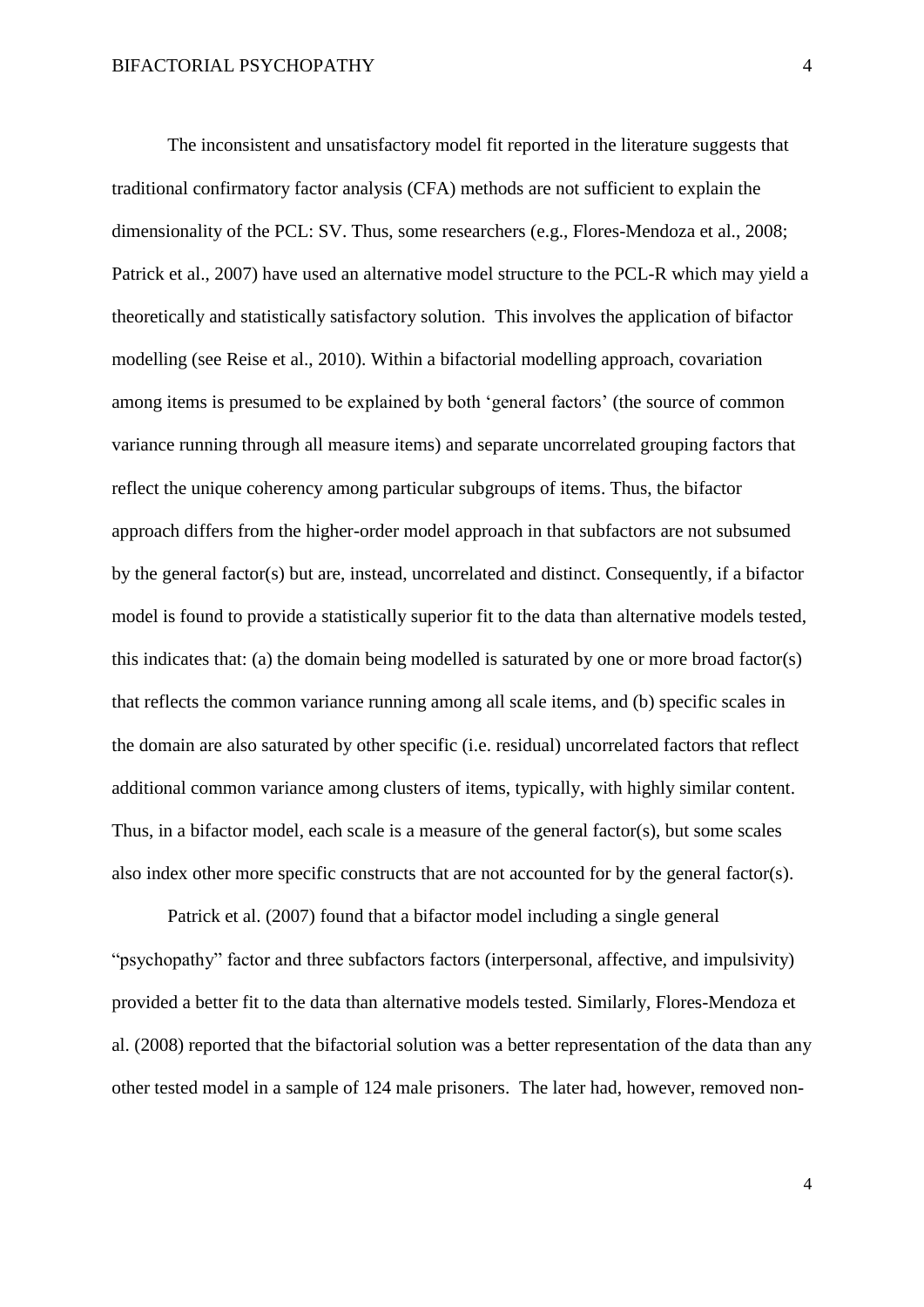significant loadings from their model, which may suggest that their solution was a poor approximation of their data.

Our aim was to provide a more accurate determination of the optimal number of factors necessary to explain the dimensionality of the PCL: SV. We therefore investigated a series of theoretically plausible models of the underlying structure of the PCL: SV (see Cooke et al., 1999; Debowska et al., 2014; Forth et al., 1996; Flores-Mendoza et al., 2008; Hare, 2003; Harpur et al., 1989; Neuman & Hare, 2008; Patrick et al., 2007), including bifactor models which have not previously been empirically tested but are in-line with theoretical formulations.

#### **Method**

#### **Sample**

Participants were 1,136 civil psychiatric patients sampled from one of three acute inpatient hospitals as part of the MacArthur Violence Risk Assessment Study. Inclusion criteria were age 18–40, having English as a first language, having been hospitalised for less than 21 days and having a records diagnosis of schizophrenia, schizophreniform disorder, schizoaffective disorder, major depression, dysthymia, mania, brief reactive psychosis, delusional disorder, alcohol or other drug abuse or dependence or personality disorder. A total of 1,695 patients met the inclusion criteria, but just 71% agreed to participate (for more information on the data collection method and sample characteristics see Monahan et al., 2001).

For our study, we used data from baseline and two follow-up interviews. After excluding data from participants who had not been administered PCL: SV, we were left with data for analysis from 871 patients (502 men, 369 women).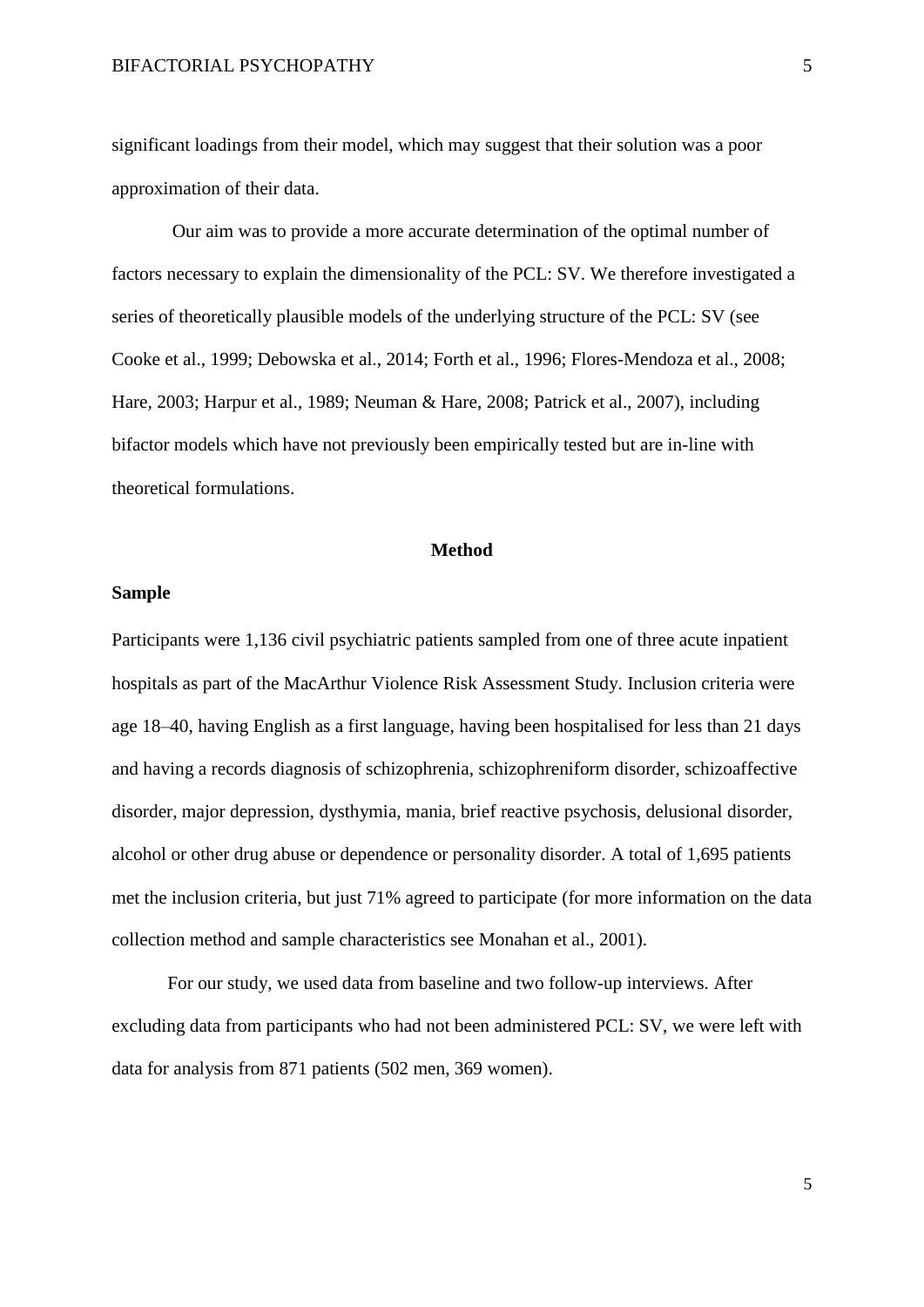#### **Measures**

*Psychopathy* was assessed by trained raters using the 12–item PCL: SV (Hart et al., 1995), using semi-structured interviews supplemented by records data. Each item is rated on a 3 point scale (0 *does not apply*, 1 *applies to a certain extent*, 2 *applies*). The PCL: SV has good reliability and validity and is strongly related to the PCL-R (Cooke et al., 1999; Guy & Douglas, 2006).

*Criminal Behaviour.* Three items were used as an indication of criminal behaviour. The first was arrests for crimes against persons and the second crimes against property, both coded dichotomously from official criminal records. The third reflected several categories of violent behaviour in the 10 weeks prior to baseline interview (for details, see Monahan et al., 2001).

*The NEO-Five Factor Inventory, Short Form (NEO-PI-SF)* (Costa & McCrae, 1992) is a 60-item inventory which taps the "big 5" dimensions of personality: neuroticism, extraversion, openness, agreeableness, and conscientiousness. Items that composed these scales had acceptable levels of internal consistency.

*The Wechsler Abbreviated Scale of Intelligence (WASI)* **(**Wechsler, 1999) produces an estimate of general intelligence, with higher scores indicating greater intellectual ability. *Psychiatric symptoms***.** The Brief Symptom Inventory (BSI; Derogatis, 1993) is a 16-item rating scale used to assess psychiatric symptoms along a 7-point scale at the time of interview. Its subscales are: activation, thought disturbance, hostile-suspiciousness, anergia, and anxiety-depression.

#### **Analysis**

The dimensionality of the PCL: SV was investigated through the use of conventional confirmatory factor analytic (CFA) techniques, along with confirmatory bifactor modelling (see Reise, et al., 2010). Ten alternative models of the latent factor structure of the PCL: SV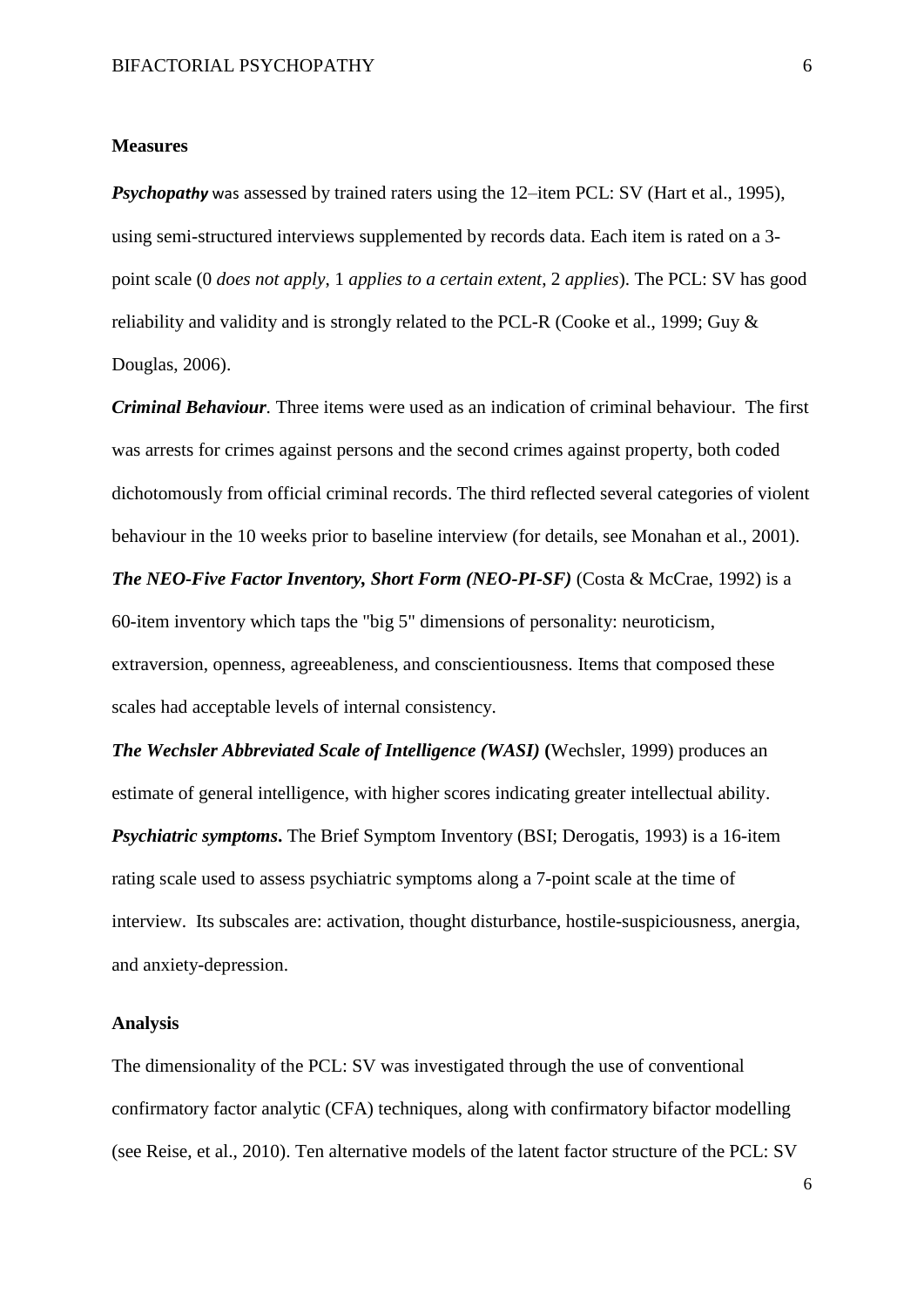were specified and estimated using Mplus version 6.12 (Muthen & Muthen, 1998 – 2010) with maximum likelihood (ML) estimation. Six of these models were 'traditional' in CFA terms. Within these models, items were restricted to load only onto a single factor; while in the bifactor models, each item was allowed to load onto one or two general factors and four subordinate factors (interpersonal, affective, lifestyle, antisocial), as recommended by Reise, et al (2010). Thus, in bifactor models, each item is a measure of the general factor, as well as more specific constructs that are not correlated with the general factor. In all cases measurement error terms remained uncorrelated, as suggested in previous research (Boduszek et al., 2013; Boduszek et al., 2012; Bollen, 1989; Brown, 2006).

Model 1 is a one-factor solution in which the twelve items of the PCL: SV load onto a single latent variable of psychopathy. Model 2 is a correlated two-factor model in which the two latent variables are represented by psychopathy Factor 1 (interpersonal-affective; items 1, 2, 3, 4, 5, and 6) and psychopathy Factor 2 (antisocial-lifestyle; items 7, 8, 9, 10, 11, and 12). Model 3 is a correlated three-factor model in which the three latent variables of psychopathy are represented by an interpersonal factor (items 1, 2, and 3), an affective factor (items 4, 5, and 6), and a lifestyle factor (items 7, 9, and 10). Model 4 is a correlated four-factor model in which the four latent variables of psychopathy are represented by an interpersonal factor (items 1, 2, and 3), an affective factor (items 4, 5, and 6), a lifestyle factor (items 7, 9, and 10), and an antisocial factor (items 8, 11, and 12). Models 5 and 6 are higher-order models with one and two superordinate latent factors respectively. Model 7 is a bifactor conceptualisation containing five latent factors; a single general factor of psychopathy and four subordinate factors represented by interpersonal, affective, antisocial, and lifestyle latent variables (items loading as above). Model 8 (see Figure 1) is also a bifactor conceptualisation containing six latent variables: two general factors (Factor  $1 -$ items 1, 2, 3, 4, 5, and 6;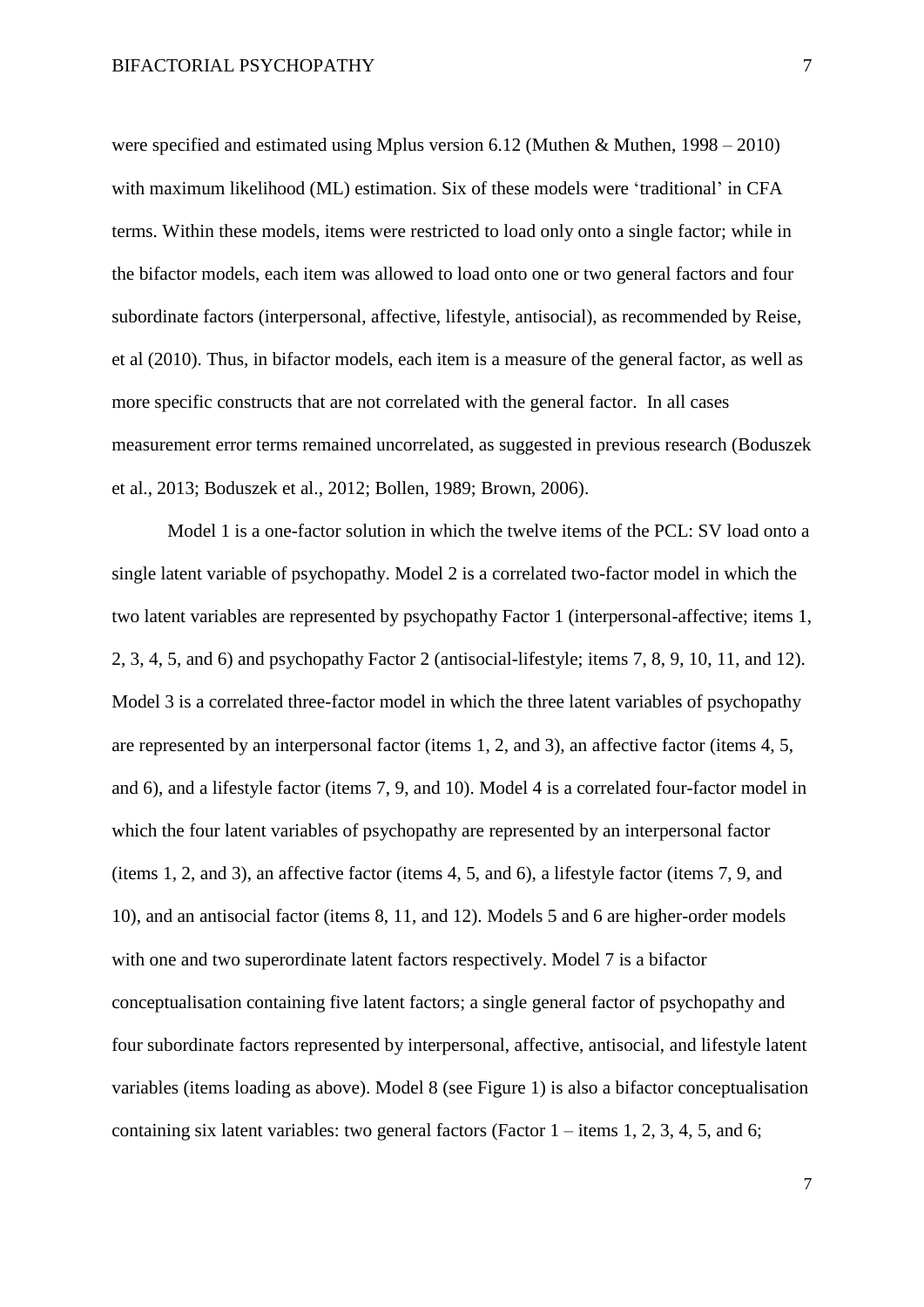Factor 2 - items 7, 8, 9, 10, 11, and 12) and four subordinate factors (items as in Model 4). Model 9 is a bifactor conceptualisation containing four latent factors; a single general factor of psychopathy and three subordinate factors represented by interpersonal, affective, and lifestyle latent variables (items loading as above). Model 9 is another bifactor conceptualisation containing two general factors (Factor  $1 -$ items 1, 2, 3, 4, 5, and 6; Factor 2 - items 7, 8, 9, 10, 11, and 12) and three subordinate factors (items as in Model 3). Within a bifactor model the grouping factors are restricted to be uncorrelated with each other and uncorrelated with the general factors. For the purposes of model identification, the variance of each factor is set to 1.0.

#### Figure 1





*NB*: PCL1 = general factor 1 (Interpersonal-Affective), PCL2 = general factor 2 (Antisocial-Lifestyle),  $F1 =$ Interpersonal,  $F2 =$ Affective,  $F3 =$ Antisocial,  $F4 =$ Lifestyle.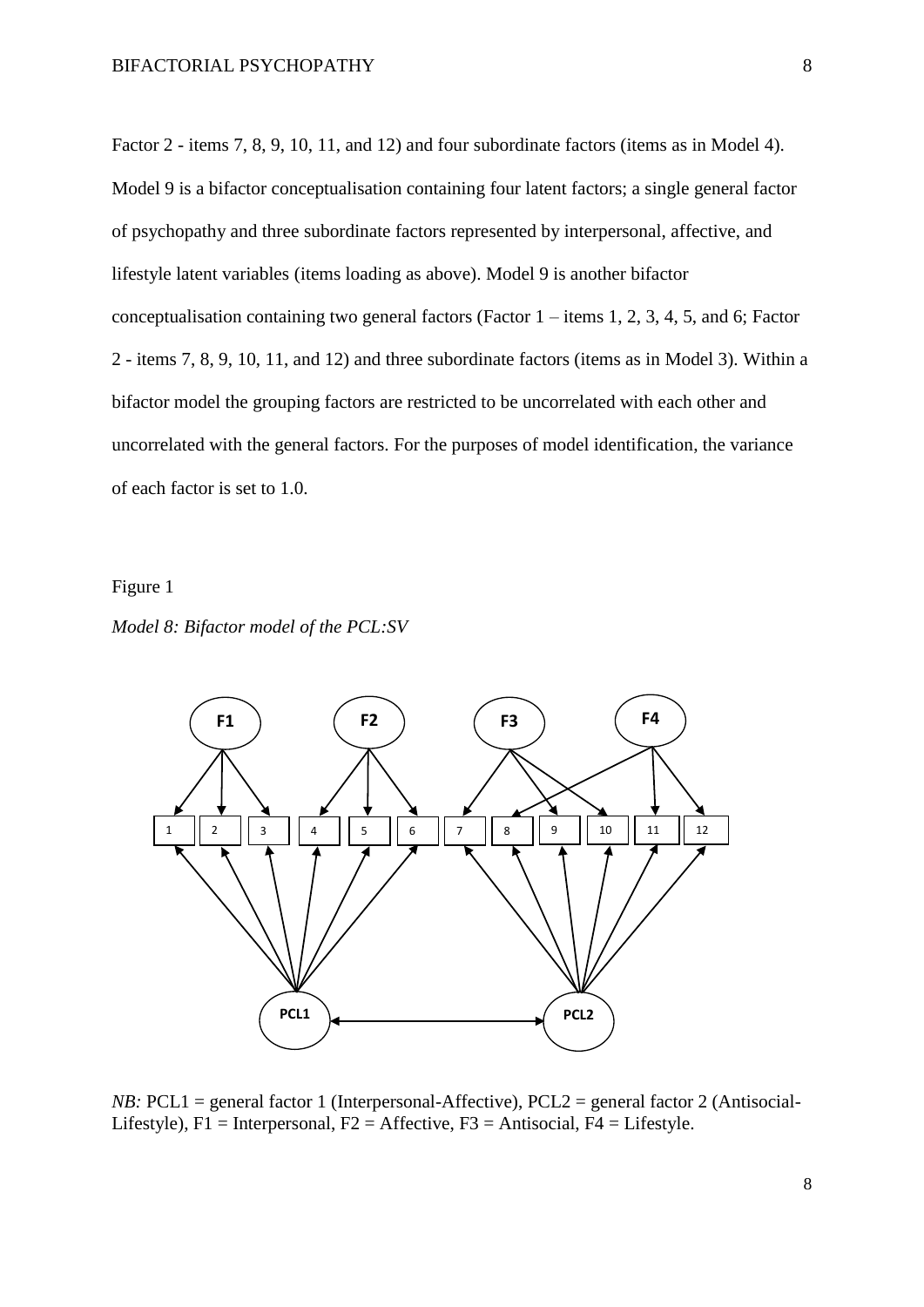The overall fit of each model and the relative fit between models were assessed using a range of goodness-of-fit statistics. The chi-square  $(\chi^2)$  statistic assesses the sample and implied covariance matrix; a model with good fit is indicated by a non-significant result. As the chi-square statistic is strongly associated with sample size, however, good models tend to be over-rejected. Therefore, Tanaka (1987) suggested that a model should not be rejected simply on the basis of a significant chi-square result. The Comparative Fit Index (CFI; Cronbach, 1990) and the Tucker Lewis Index (TLI; Tucker & Lewis, 1973) are measures of how much better the model fits the data compared to a baseline model where all variables are uncorrelated. For these indices, values above 0.95 indicate good model fit (Bentler, 1990; Hu & Bentler, 1999). In addition, two more absolute indices are presented: the standardised root mean-square residual (SRMR: Joreskog & Sorborn, 1981) and the root mean-square error of approximation (RMSEA: Steiger, 1990). Ideally, these indices should be less than 0.05 to suggest good fit (Bentler, 1990; Hu & Bentler, 1999; Joreskog & Sorbom, 1993). Furthermore, the Akaike Information Criterion (AIC; Akaike, 1974) was used to evaluate the alternative models, with the smaller value indicating the best fitting model.

### **Results**

#### *General characteristics of the sample.*

Participants in this sample were between the ages of  $18-40$  years ( $M = 29.86$ ,  $SD = 6.20$ ). The mean total PCL:SVscore is  $8.52$  (*SD* = 5.61, Median = 8, Min = 0, Max = 24), and 72 participants are above the cut-off score of 14. The mean general factor 1 score is  $3.11$  (SD = 2.99, Median  $= 2$ , Min  $= 0$ , Max  $= 12$ ); while the mean general factor 2 score is 5.41 (*SD*  $=$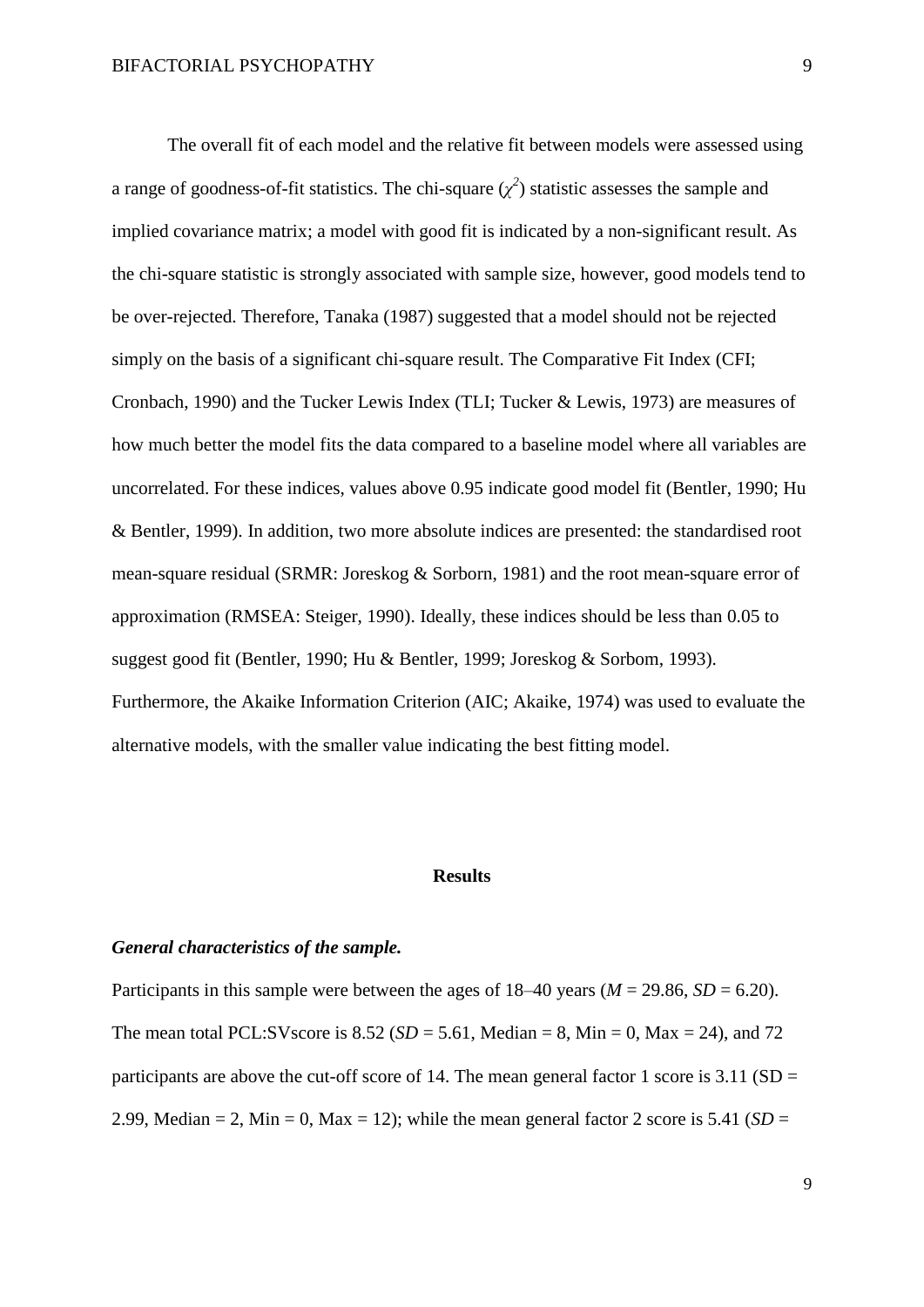3.30, Median = 5, Min = 0, Max = 12). Cronbach's alpha coefficients for general factor 1 and general factor 2 are 0.84 and 0.82, respectively.

#### *Model Results*

Table 1 shows the fit indices and comparative fit indices of the ten alternative models of the PCL: SV. Based on these findings, Models 1 to 6 and 9 were rejected as poor approximations of the data. Models 7, 8, and 10 were found to provide good representations, with Model 8 providing the best fit to the data. This model (Model 8), which includes two general factors of psychopathy and four subordinate factors, was determined to be a good approximation of the covariation matrix in the obtained data based upon all fit indices. In an analysis including only the women in the sample, the bifactorial solution was again statistically superior to the alternative models tested ( $\chi^2$  = 60.06, *p* = 0.03; RMSEA 0.04 [90% CI 0.02-0.05]; SRMR 0.03; CFI 0.99; TLI 0.98).

The adequacy of bifactor model (total sample) can also be determined in relation to its parameter estimates. As shown in Table 2, all items displayed statistically significant ( $p <$ 0.001) factor loadings on the two general psychopathy factors. Factor loading were all in the expected direction and all items displayed factor loading above 0.4. Further inspection of the factor loadings for the four subordinate factors provides critical information regarding the appropriateness of including these factors in the scoring of the PCL: SV. Reise et al. (2010) advise that when items load strongly onto a general factor (or factors), and less strongly on each of the subordinate factors, this demonstrates the superiority of the general factors over the grouping factors in the conceptualisation of the factor structure of the scale, and thus its related scoring scheme. Alternatively, when items load as strongly (or more strongly) onto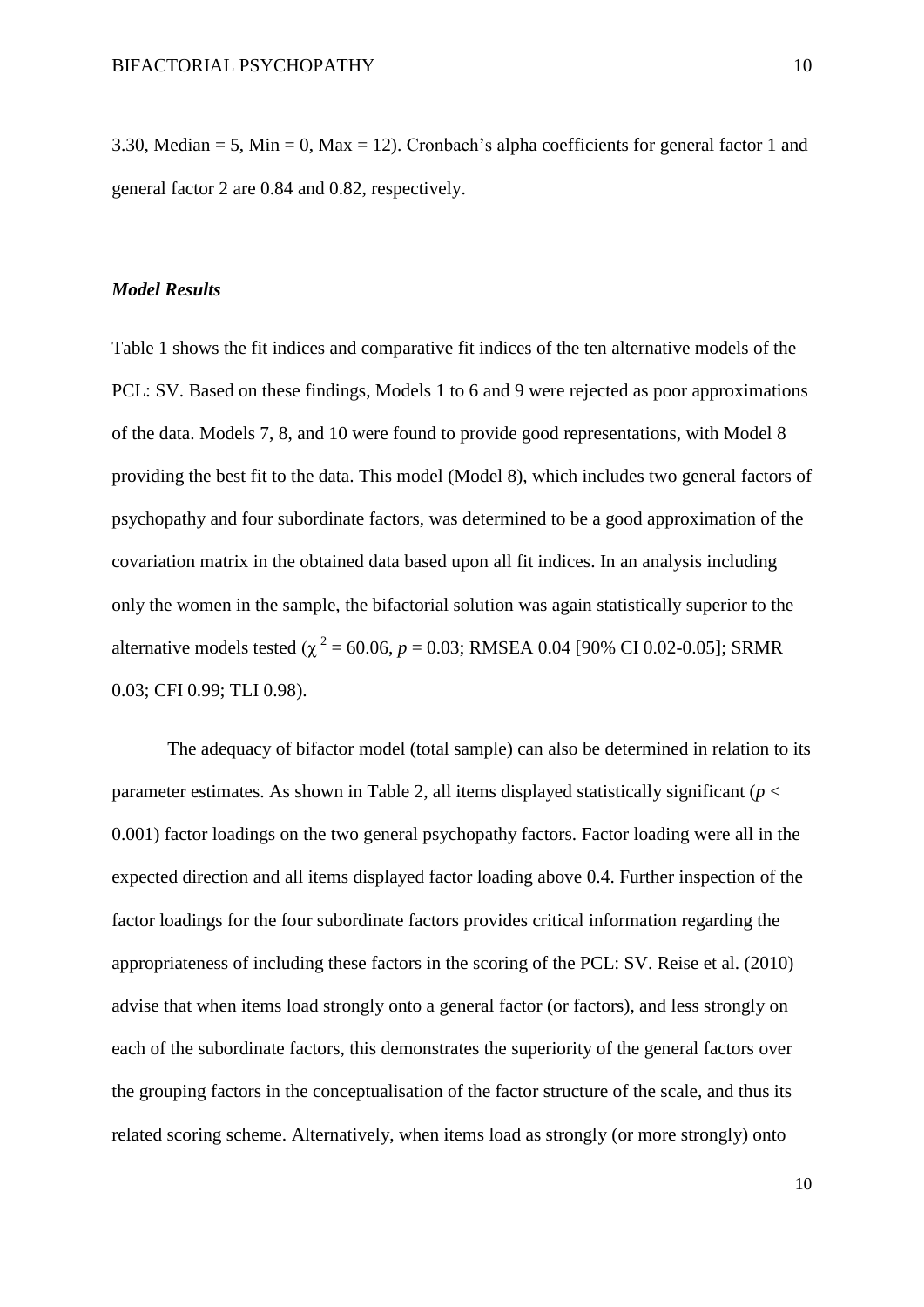each of the respective subordinate factors than onto the general factor, creation of subscales based on these factors can be considered appropriate.

As outlined in Table 2, factor loadings for each subordinate factor were poorer than those on the two general factors. These parameter estimate results provide strong support for the supremacy of a model containing two general factors, and the presence of four substantively meaningful subordinate factors. The two general factors were moderately correlated  $(r = 0.45)$ . The four grouping factors were kept uncorrelated as suggested by Reise et al. (2010).

Further analysis examined the relationships between the PCL: SV factors and external variables (Table 3). Results indicate that general factor 2 but not general factor 1 is significantly, if weakly, associated with neuroticism  $(r = 0.10)$ , openness  $(r = -0.11)$ , conscientiousness ( $r = -0.19$ ), BIS cognitive ( $r = 0.22$ ), and anxiety-depression ( $r = 0.09$ ).

#### **Reliability Analysis**

Composite reliability calculations indicate that the general factor 1 ( $pc = 0.84$ ) and general factor 2 ( $pc = 0.86$ ) of the PCL: SV possesses satisfactory composite reliability.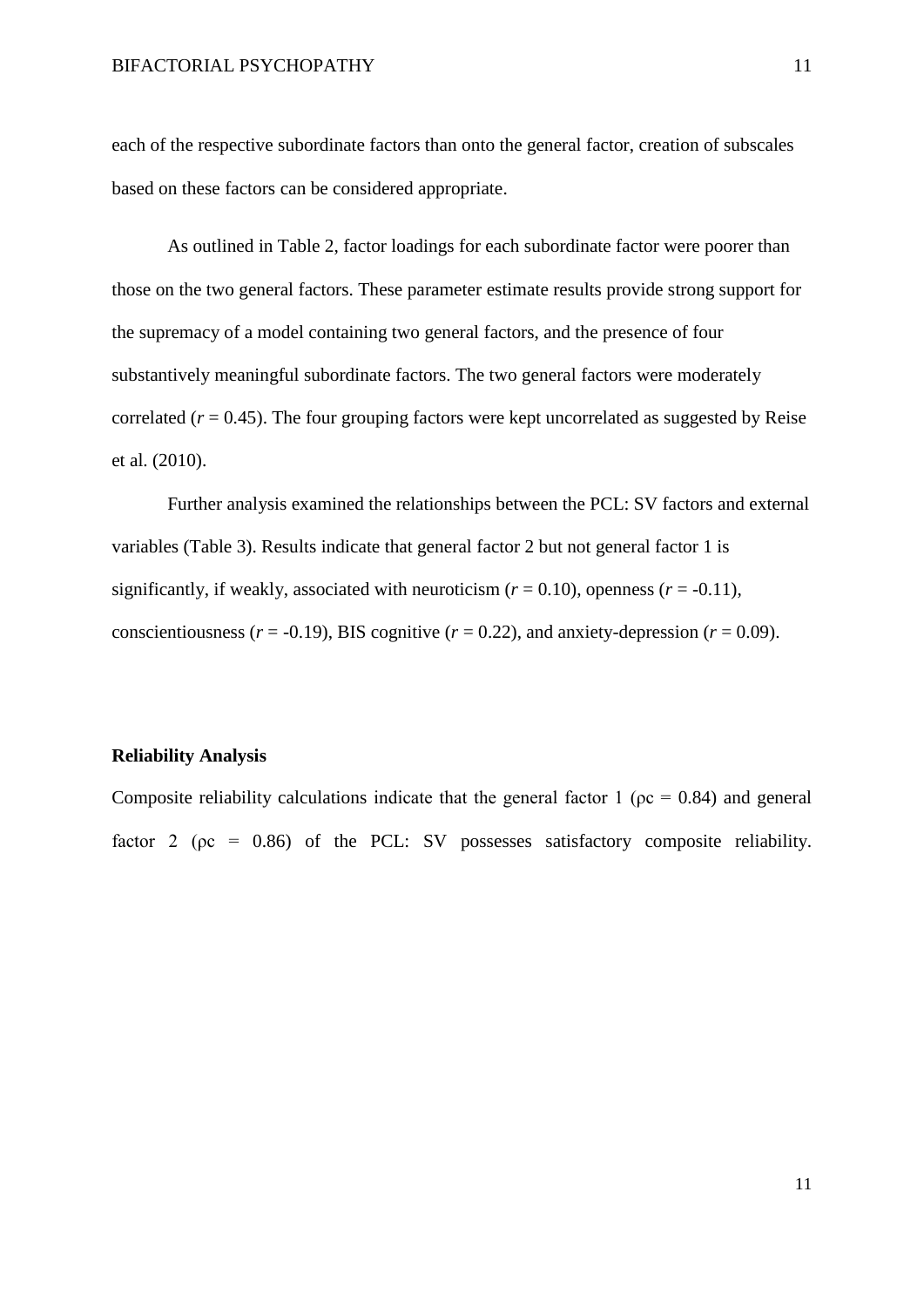## BIFACTORIAL PSYCHOPATHY 12

#### Table 1

## *Fit Indices for Ten Alternative Models of the PCL: SV*

|                                                     | $\chi^2$  | df | <b>CFI</b> | TLI | <b>RMSEA</b> | <b>SRMR</b> | <b>AIC</b>            |
|-----------------------------------------------------|-----------|----|------------|-----|--------------|-------------|-----------------------|
| <b>Models</b>                                       |           |    |            |     |              |             |                       |
| 1factor                                             | 967.98*   | 54 | .76        | .72 | .14          | .08         | 19418.97              |
| Correlated 2 factors                                | 514.18*   | 53 | .89        | .86 | .10          | .05         | 18967.17              |
| Correlated 3 factors                                | 230.72*   | 24 | .93        | .89 | .10          | .05         | 13937.92 <sup>+</sup> |
| Correlated 4 factors                                | 357.61*   | 48 | .92        | .90 | .09          | .05         | 18820.60              |
| 1 higher-order factor, 4 correlated factors         | 486.20*   | 50 | .89        | .86 | .10          | .06         | 18945.19              |
| 2 higher-order factors, 4 correlated factors        | 357.72*   | 49 | .92        | .90 | .09          | .05         | 18818.71              |
| Bifactorial with 1 general $+4$ subordinate factors | $245.51*$ | 42 | .95        | .92 | .08          | .05         | 18720.49              |
| Bifactorial with 2 general $+4$ subordinate factors | 104.84*   | 41 | .98        | .98 | .04          | .02         | 18581.83              |
| Bifactorial with 1 general $+3$ subordinate factors | 374.27*   | 45 | .92        | .88 | .09          | .06         | 18843.26              |
| Bifactorial with 2 general $+3$ subordinate factors | 165.59*   | 44 | .97        | .96 | .06          | .04         | 18636.57              |

*Note.*  $N = 871$ ;  $\chi^2$  = chi square goodness of fit statistic; *df* = degrees of freedom; RMSEA = Root-Mean-Square Error of Approximation; CI = Confidence Interval; AIC = Akaike Information Criterion; CFI = Comparative Fit Index; TLI = Tucker Lewis Index; SRMR = Standardized Square Root Mean Residual. \* Indicates  $\chi^2$  are statistically significant ( $p < .05$ ). <sup>+</sup>As the 3-factor model is based on a different set of items and, therefore, a different covariance matrix, direct statistical comparison of this model with the alternative models tested is not possible (Brown, 2006; Kline, 1998).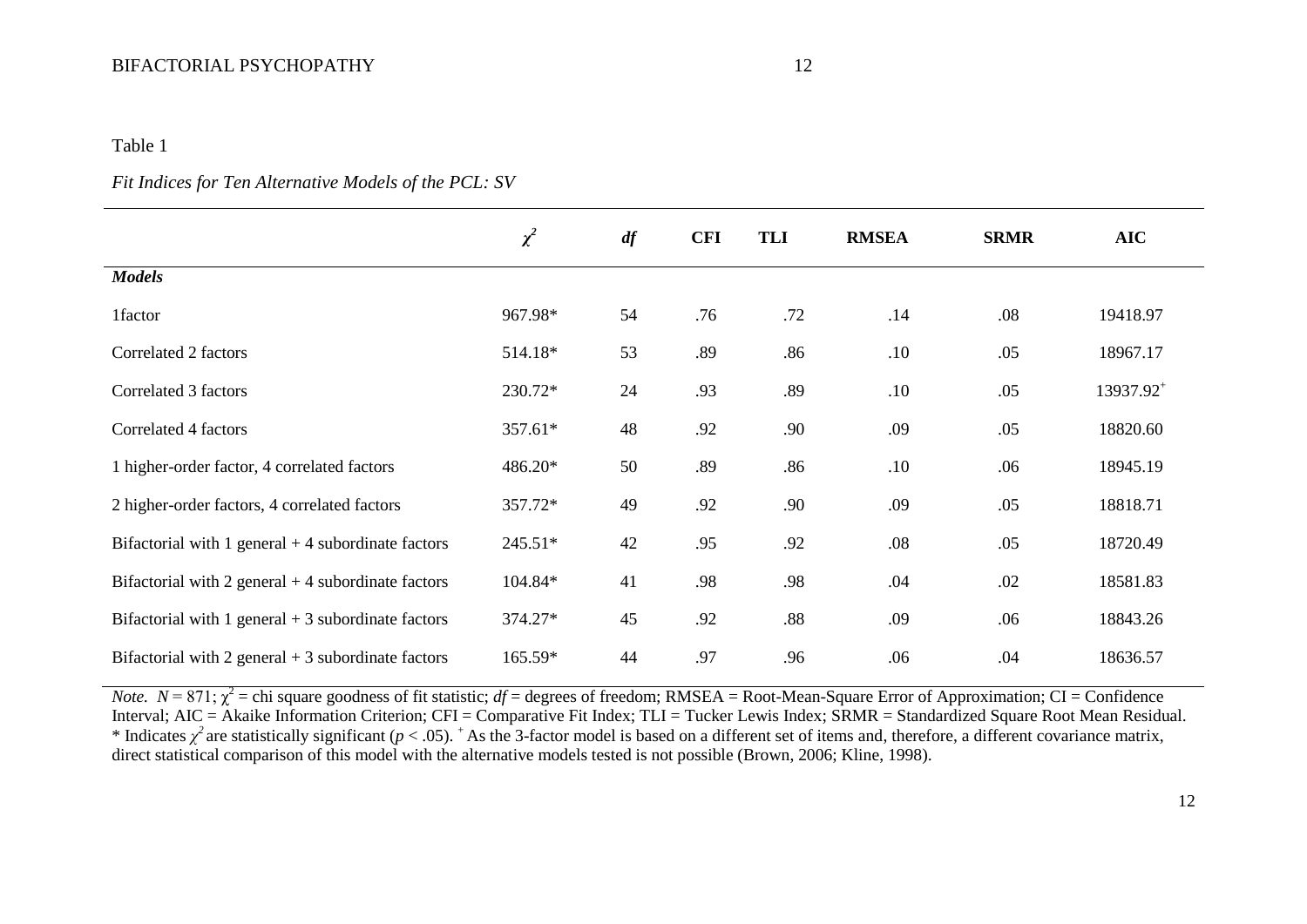## Table 2

|  | Standardized Factor Loadings for the four Subordinate (F1-F4) and two General Factors (PCL1 and PCL2) of the PCL: SV |
|--|----------------------------------------------------------------------------------------------------------------------|
|  |                                                                                                                      |

| <b>Item</b>                         | F1       | F2       | F3       | ${\bf F4}$ | PCL <sub>1</sub> | PCL <sub>2</sub> |
|-------------------------------------|----------|----------|----------|------------|------------------|------------------|
| 1. Superficial                      | $.72***$ |          |          |            | $.61***$         |                  |
| 2. Grandiose                        | .19      |          |          |            | .48***           |                  |
| 3. Deceitful                        | .11      |          |          |            | $.68***$         |                  |
| 4. Lacks remorse                    |          | $.47***$ |          |            | $.78***$         |                  |
| 5. Lacks empathy                    |          | $.43***$ |          |            | $.61***$         |                  |
| 6. Doesn't accept responsibility    |          | $.17**$  |          |            | $.79***$         |                  |
| 7. Impulsive                        |          |          | $.11*$   |            |                  | $.71***$         |
| 9. Lack goals                       |          |          | $.56***$ |            |                  | $.51***$         |
| 10. Irresponsibility                |          |          | $.35***$ |            |                  | $.70***$         |
| 8. Poor behavioural controls        |          |          |          | $.15*$     |                  | $.62***$         |
| 11. Adolescent antisocial behaviour |          |          |          | $.90**$    |                  | $.48***$         |
| 12. Adult antisocial behaviour      |          |          |          | $.22**$    |                  | $.73***$         |

*Note.* Factor loadings are statistically significant at \*\*\*  $p < .001$ , \*\*  $p < .01$ , \*  $p < .05$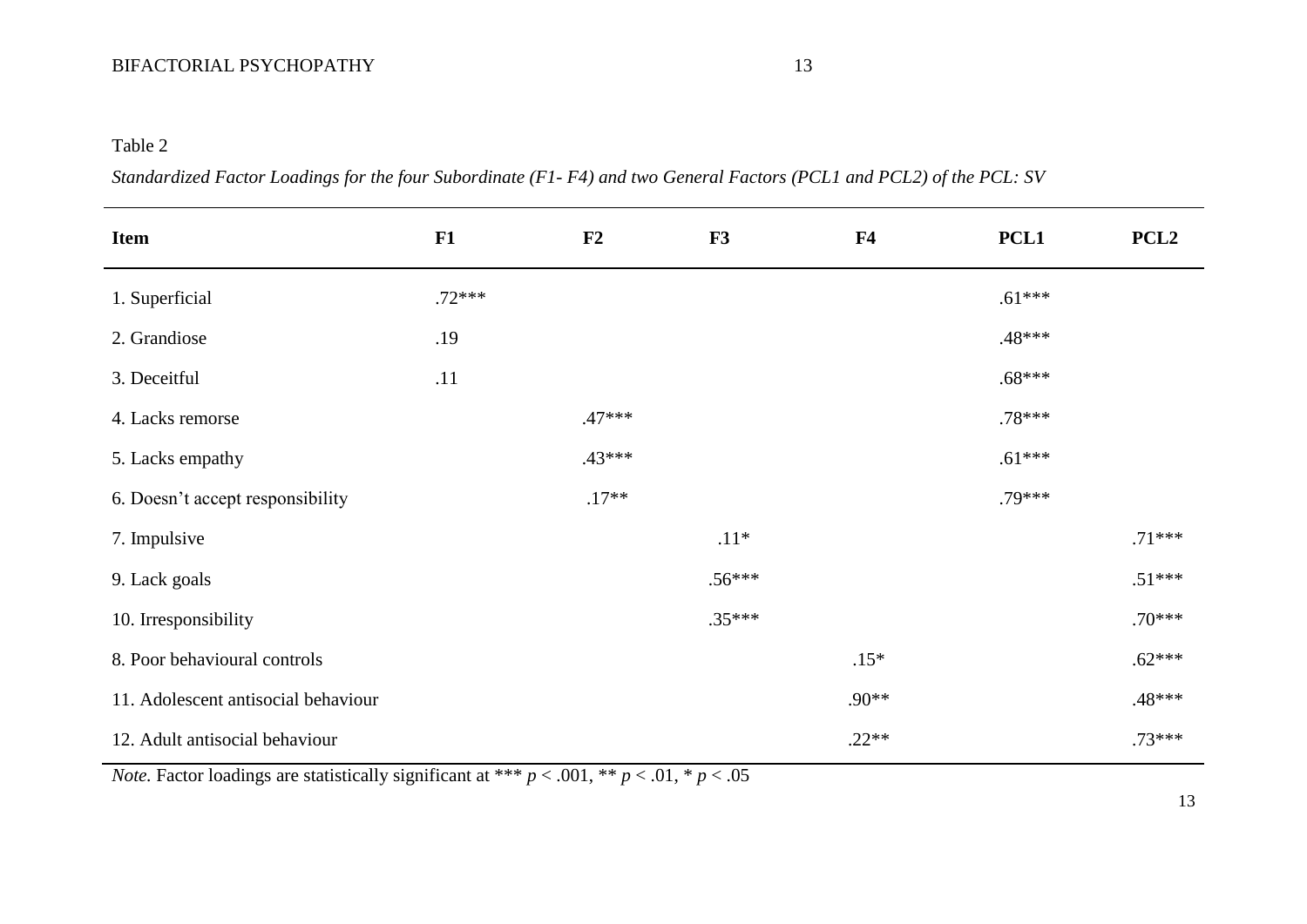## BIFACTORIAL PSYCHOPATHY 14

## Table 3

# *Relationships between PCL: SV factors and external variables*

| <b>Variable</b>                 | F1       | F2       | F3       | F <sub>4</sub> | PCL1     | PCL <sub>2</sub> |
|---------------------------------|----------|----------|----------|----------------|----------|------------------|
| NEO-Neuroticism                 | $-0.06$  | .01      | $.11***$ | .07            | $-.02$   | $.10**$          |
| NEO-Extraversion                | $.12**$  | $-.02$   | $-.03$   | .02            | .05      | .01              |
| NEO-Openness                    | .06      | $-.10**$ | $-12**$  | $-.08*$        | $-.02$   | $-11**$          |
| NEO-Agreeableness               | $-.24**$ | $-.34**$ | $-.29**$ | $-.37**$       | $-.32**$ | $-.36**$         |
| NEO-Conscientiousness           | .02      | $-.06$   | $-.19**$ | $-14**$        | $-.02$   | $-19**$          |
| WAIS-R                          | $-0.08*$ | $-.22**$ | $-.29**$ | $-.20**$       | $-.17**$ | $-.28**$         |
| <b>BIS Motor</b>                | $.10**$  | $.17**$  | $.24**$  | $.27**$        | $.15**$  | $.29**$          |
| BIS non-planning                | $.10**$  | $.15**$  | $.33**$  | $.31**$        | $.14**$  | $.36**$          |
| <b>BIS</b> cognitive            | .01      | $.09**$  | $.19**$  | $.20**$        | .06      | $.22**$          |
| <b>BPRS</b> Activation          | $.12**$  | $.17**$  | $.17**$  | $.15***$       | $.16**$  | $.18**$          |
| <b>BPRS</b> thought disturbance | $.10**$  | $.09*$   | $.07*$   | $.08*$         | $.11**$  | $.08*$           |
| BPRS hostile-suspiciousness     | $.09*$   | $.17**$  | $.09**$  | $.21**$        | $.15**$  | $.17**$          |
| <b>BPRS</b> Anergia             | $-10**$  | .06      | .03      | $-.04$         | $-.02$   | $-.01$           |
| BPRS anxiety-depression         | $-.01$   | .01      | $.08*$   | $.08*$         | .01      | $.09*$           |
| Number of violent acts          | $.12**$  | $.21**$  | $.18**$  | $.24**$        | $.18**$  | $.23**$          |
| Crime against people            | .05      | $.07*$   | .06      | $.07*$         | .07      | .07              |
| Crime against property          | $.16**$  | $.17**$  | $.14**$  | $.14**$        | $.18**$  | $.17**$          |

*Note.* \*\*  $p < .01$ , \*  $p < .05$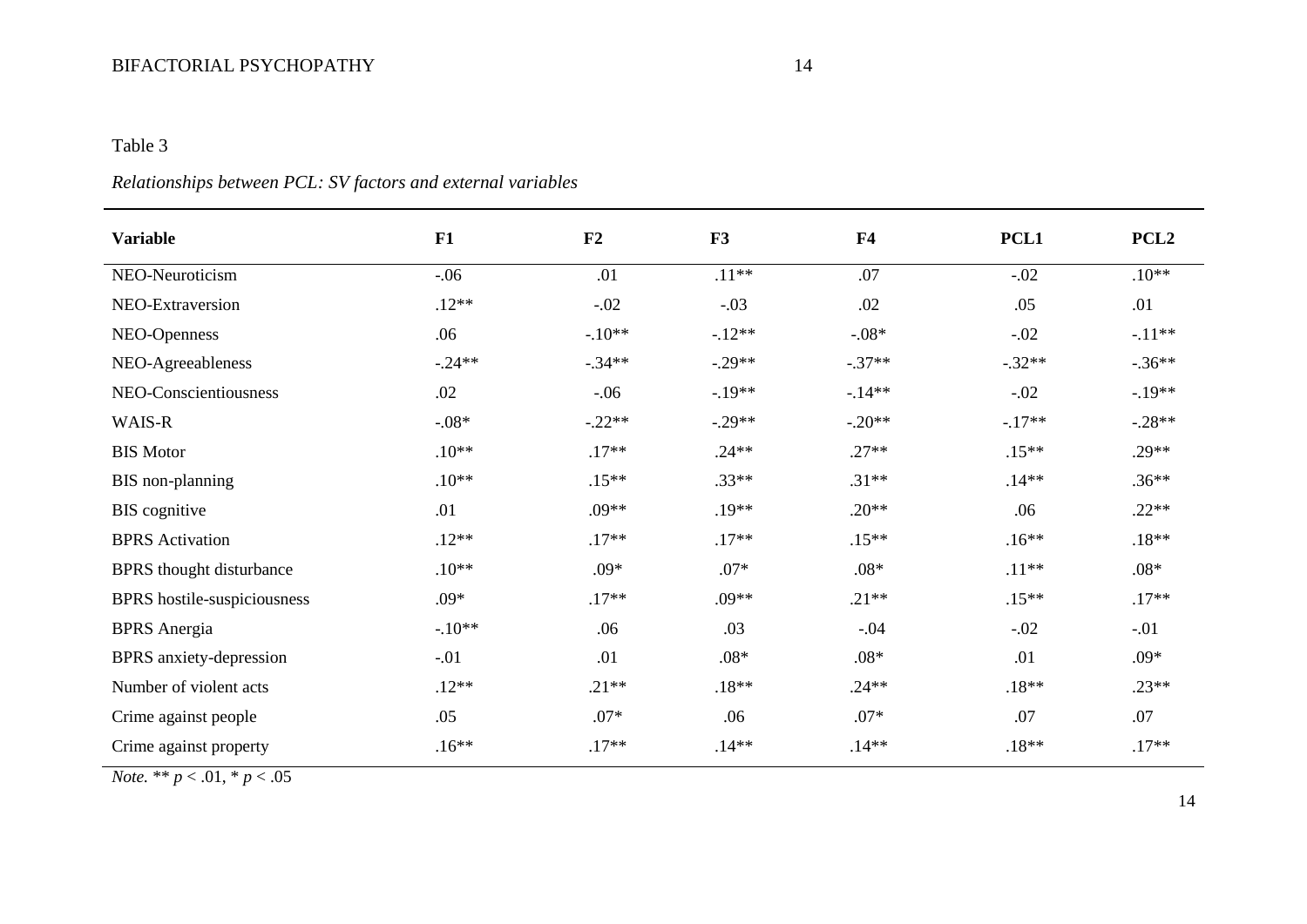#### **Discussion**

Crucial to the study of any psychological construct is the clear delineation of its underlying structure. This is necessary not only for the interpretation of scores on a measure, but also because dimensions of a construct may differentially relate to external variables (Reise, 1999) and because inaccurate factor conceptualisations may result in unstable estimates of reliability (see Shevlin et al., 2000). Our study was carried out to provide a methodologically rigorous investigation of the dimensionality of the PCL: SV (Hart et al., 1995), a frequently used measure of personality traits, which has been at the centre of much debate with respect to the appropriate latent structure of the scale. Based on the inappropriateness of including correlated measurement errors in factorial models (see Boduszek et al., 2012, 2013), we examined the 10 conceptualisations of the structure of the PCL: SV, including four bifactorial solutions.

Fit indices indicated that the bifactor model with two general factors (*interpersonalaffective* and *antisocial-lifestyle*) and four independent subordinate factors (interpersonal, affective, antisocial, lifestyle), each of which account for unique variance in their respective set of items over and above the variance accounted for by the general factors, was a superior representation of the underlying factor structure of the PCL: SV than the alternative factor solutions tested. This suggests that the PCL: SV represents a two-dimensional construct with four distinct domains of item content (subordinate factors) that, among general psychiatric patients, vary independently from the general factors. This conceptualisation is theoretically satisfying as it is consistent with Hare's (1991) earlier 2-factor characterisation of psychopathy. Furthermore, it is consistent with the notion that psychopathy is not a unitary construct, but is instead a combination of two continuous independent, however statistically correlated, latent factors. To the extent that the bifactorial solution is more parsimonious that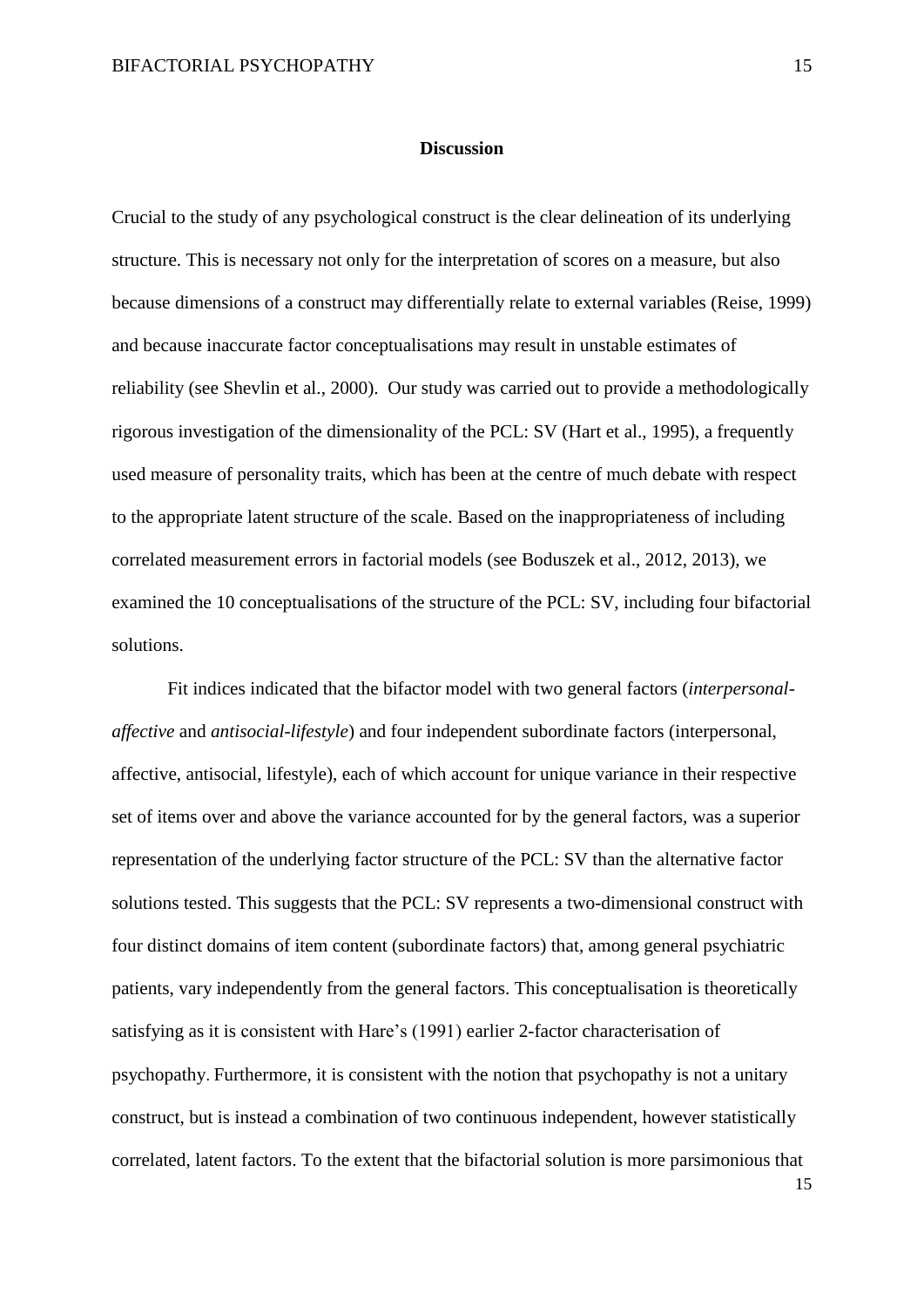other tested models, the results of this study suggest supporting the utility of two general factors model of psychopathy for clinical interpretive purposes. This is important because delineating the latent variables that define a construct is necessary to inform risk assessment and treatment options. Although the present findings suggest that antisocial tendencies (general factor 2) are important features of the psychopathy construct, further research is warranted in this area. For instance, research is needed to determine whether antisocial tendencies are simply a consequence of other psychopathic traits, or whether antisocial features influence the nature and development of other psychopathic features (general factor 1).

The appropriateness of this factorial solution was supported by the differential relationship between the two general factors and measures of personality, impulsivity, and mental health. As suggested by Carmines and Zeller (1979), if factors measure substantially different dimensions, they should differentially relate to external variables. We found that only general Factor 2 was significantly related to neuroticism, openness, conscientiousness, BIS cognitive, and anxiety-depression.

Parameter estimates also highlight the need to consider two meaningful general factors when applying the PCL: SV in research contexts. Failing to control for systematic error variance which arises due to the presence of the subordinate factors could not only prevent identification of a theoretically consistent and logical factor structure, but ultimately lead to inaccurate interpretations about the relationships between the scale factors and various external variables. Future research should, therefore, seek to compare the predictive effect of PCL: SV modelled as a four-factor structure, as is currently standard practice, and the predictive effect of the two general factors when the four subordinate factors are modelled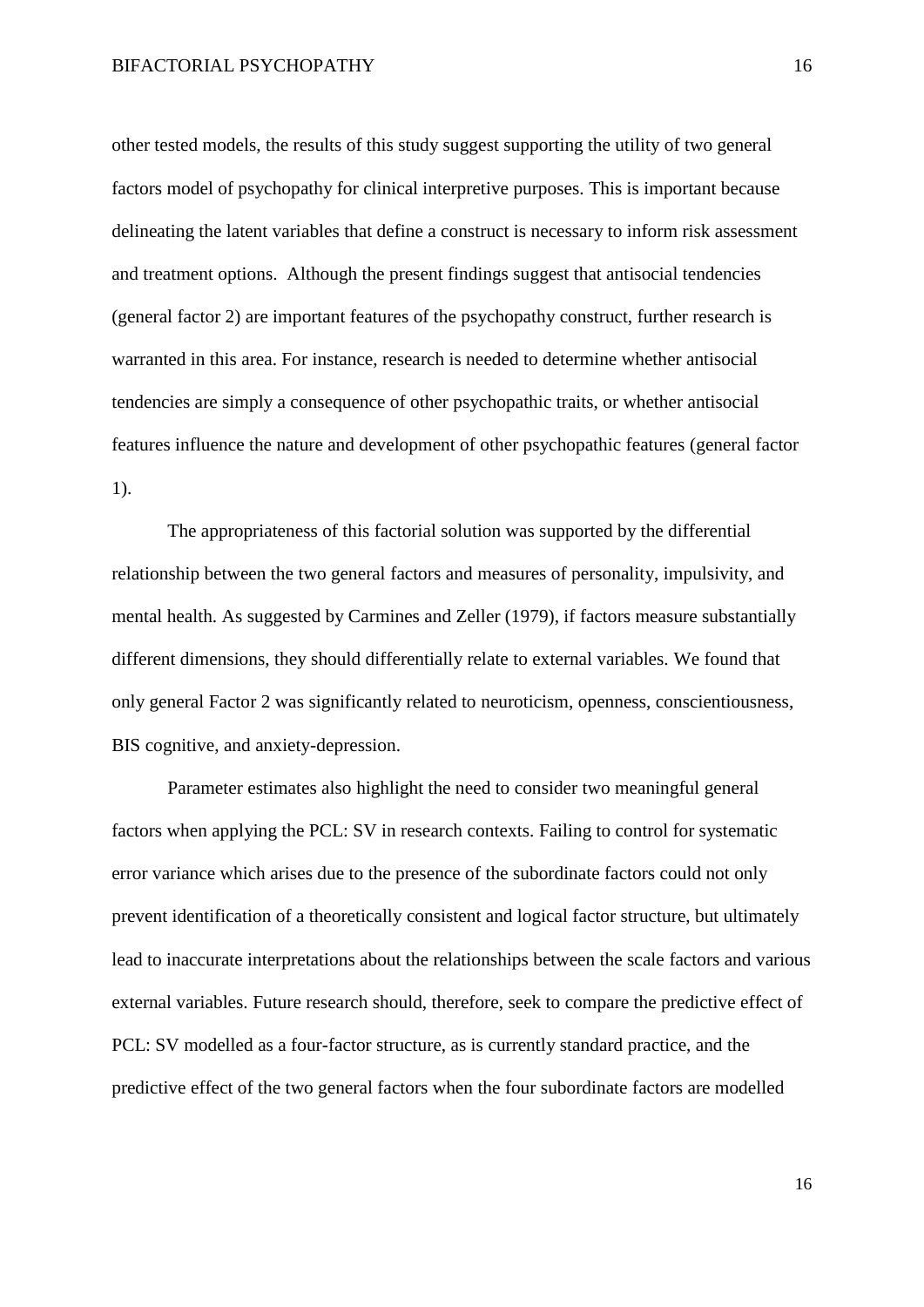and controlled for within the bifactorial conceptualisation.The two general factors also showed good reliability, as assessed using composite reliability (Novick & Lewis, 1967).

It is important to note that our analysis was based on data from adult general psychiatric patients who had completed very short inpatient admissions after a mental health crisis; our findings may not be generalisable to any other group. Future research might apply the same statistical approaches to data from people who never require hospital admission for mental disorder, people with primary personality disorder, offender patients and/or adolescents and, in particular, check whether such approaches actually provide any improvement in capacity to aid assessment of risk of maladaptive or criminal behaviour.

In conclusion, we rigorously investigation of the factor structure of the PCL: SV with one large group of recently discharged psychiatric patients. We found that the PCL: SV has two general factors, on which the items of the original two-factor model load (six items on each factor), along with four separate subordinate factors on which the items of the fourfactor model load. We also found that the two general factors are differentially associated with external variables, and provided empirical support for the value of adopting a bifactor modelling approach when assessing the dimensionality of this measure.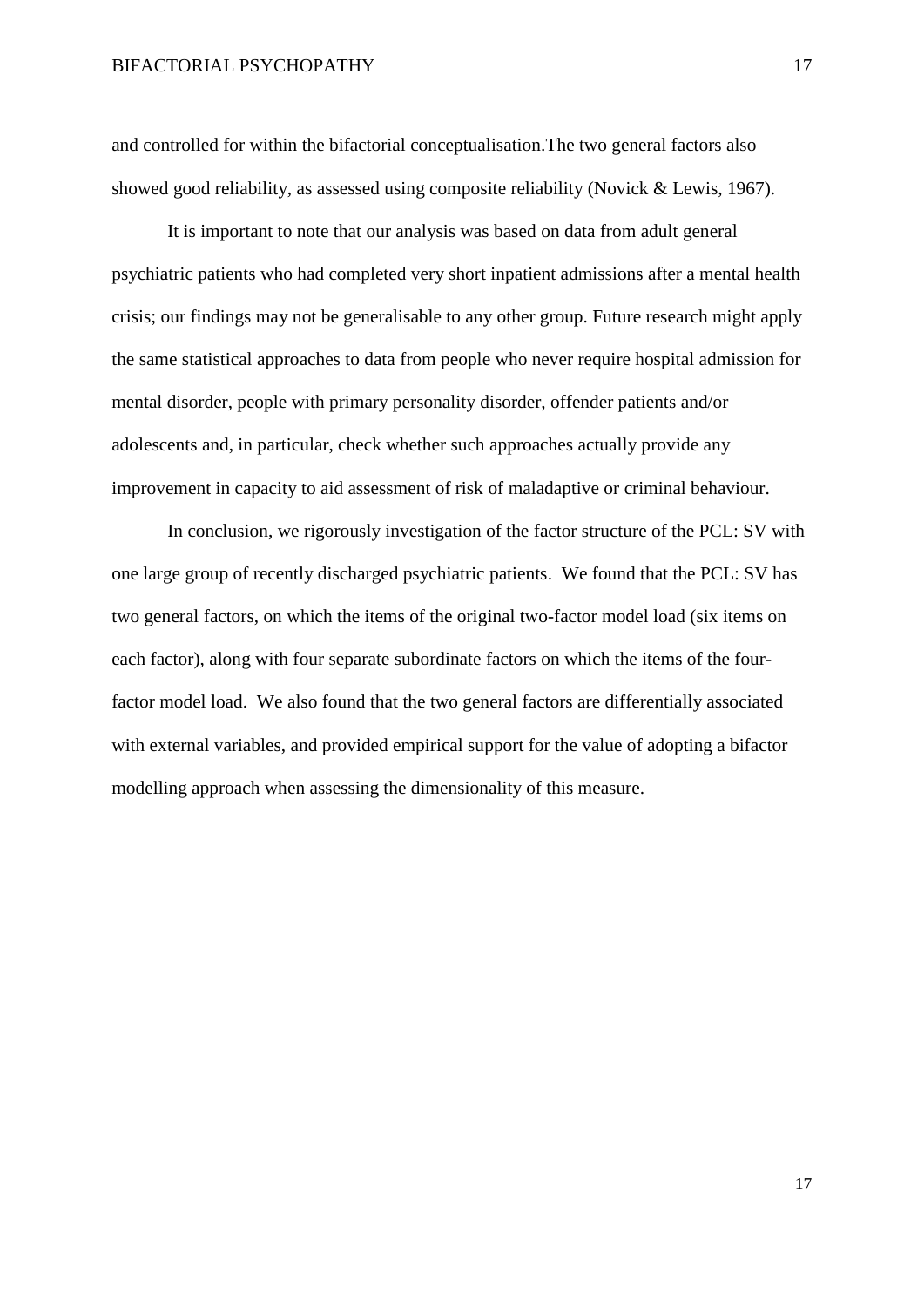#### **References**

- Akaike H (1974) A new look at the statistical model identification. *IEEE Transactions on Automatic Control* **19**:716–723.
- Bentler PM (1990) Comparative fit indices in structural models. *Psychological Bulletin* **107**: 238–246.
- Boduszek D, Hyland P, Dhingra K, Mallett J (2013) The Factor Structure and Composite Reliability of the Rosenberg Self-Esteem Scale among Ex-Prisoners. *Personality and Individual Differences* **55**: 877-881.
- Boduszek D, Shevlin M, Mallett J, Hyland, P, O'Kane D (2012) Dimensionality and construct validity of the Rosenberg self-esteem scale within a sample of recidivistic prisoners. *Journal of Criminal Psychology* **2:**19-25.
- Bollen KA (1989) *Structural equations with latent variables.* New York: Wiley.
- Brown TA (2006) *Confirmatory factor analysis for applied research.* New York: The Guilfоrd Press.
- Carmines EG, & Zeller RA (1979) *Reliability and validity assessment.* Beverly Hills, CA: Sage.
- Cooke DJ, & Michie C (2001) Refining the construct of psychopathy: towards a hierarchical model. *Psychological assessment* **13**:171-188.
- Cooke DJ, Michie C, Hart SD, Hare RD (1999) Evaluating the Screening Version of the Hare Psychopathy Checklist—Revised (PCL: SV): An item response theory analysis. *Psychological Assessment* **11:**3-13.
- Costa, T, & McCrae, RR. (1992). Normal personality assessment in clinical practice: The NEO Personality Inventory. *Psychological assessment 4*: 5-13.

Cronbach LJ (1951) Coefficient alpha and the internal structure of tests. *Psychometrika,* **16**: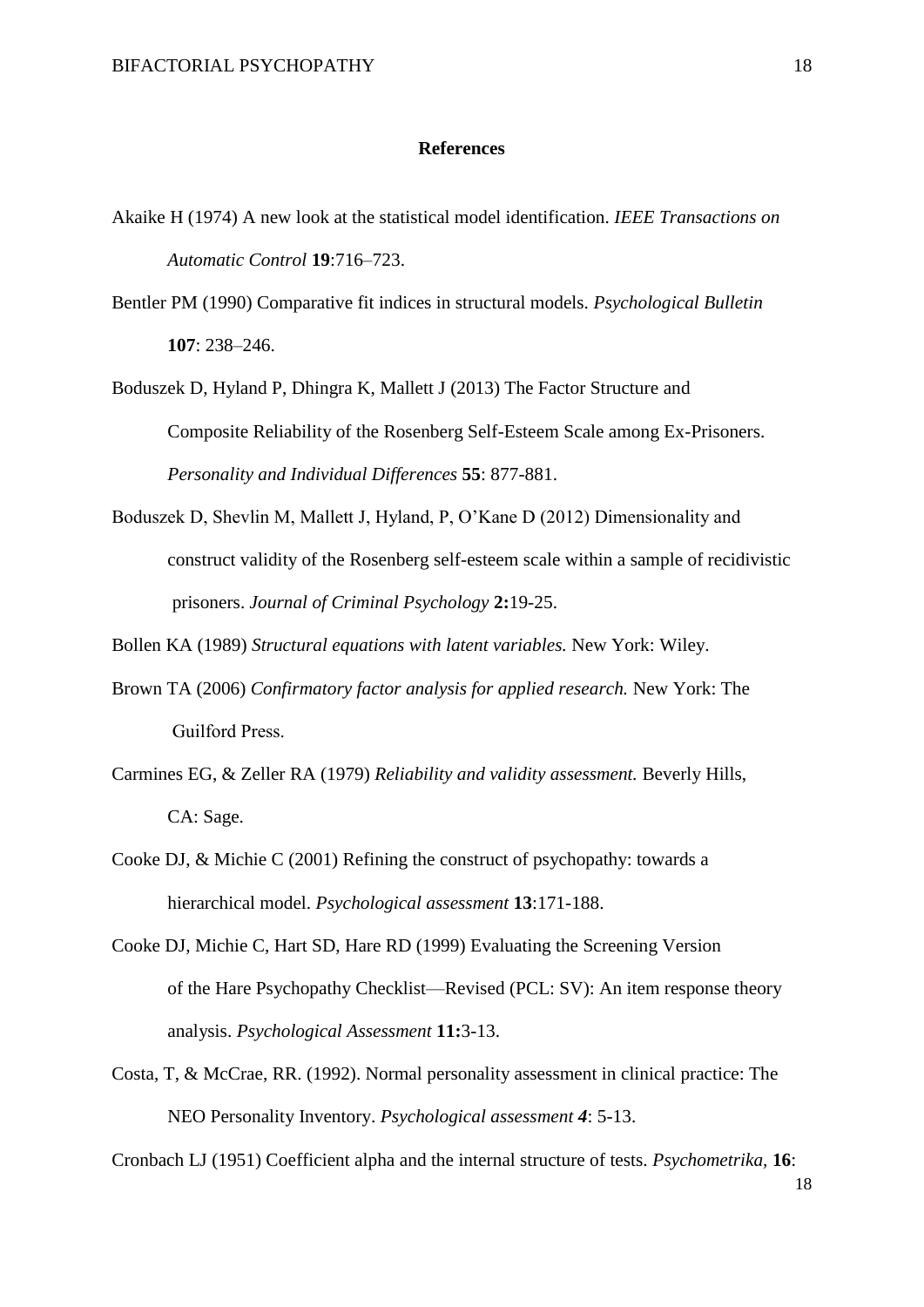297-334.

- Debowska A, Boduszek D, Kola S, & Hyland P (2014) A Bifactor Model of the Polish Version of the Hare Self-Report Psychopathy Scale. *Personality and Individual Differences*. **69**: 231-237.
- Derogatis LR, & Spencer P M. (1993). *Brief symptom inventory: BSI*. Upper Saddle River, NJ: Pearson.
- Dolan MC, Anderson, IM (2003) The relationship between serotonergic function and the Psychopathy Checklist: Screening Version. *Journal of Psychopharmacology*, **17**:216-222.
- Dolan M, Davies G (2006) Psychopathy and institutional outcome in patients with schizophrenia in forensic settings in the UK. *Schizophrenia research* **81**:277-281.
- Flores-Mendoza C. E., Alvarenga M. A. S., Herrero Ó., & Abad F. J. (2008). Factor structure and behavioural correlates of the Psychopathy Checklist-Revised [PCL-R] in a Brazilian prisoner sample. *Personality and Individual Differences 45***:** 584-590.
- Forth AE, Brown, SL, Hart, SD, Hare, RD (1996) The assessment of psychopathy in male and female noncriminals: Reliability and validity. *Personality and Individual Differences* **20**: 531-543.
- Forth AE, Kosson, DS, Hare RD (2003) *Hare psychopathy checklist: Youth version (PCL: YV)*. Toronto: Multi-Health Systems.
- Guy LS, Douglas KS (2006) Examining the utility of the PCL: SV as a screening measure using competing factor models of psychopathy. *Psychological assessment* **18**: 225-230.
- Hare RD (1991) *The Hare Psychopathy Checklist-Revised: PLC-R*. MHS, Multi-Health Systems.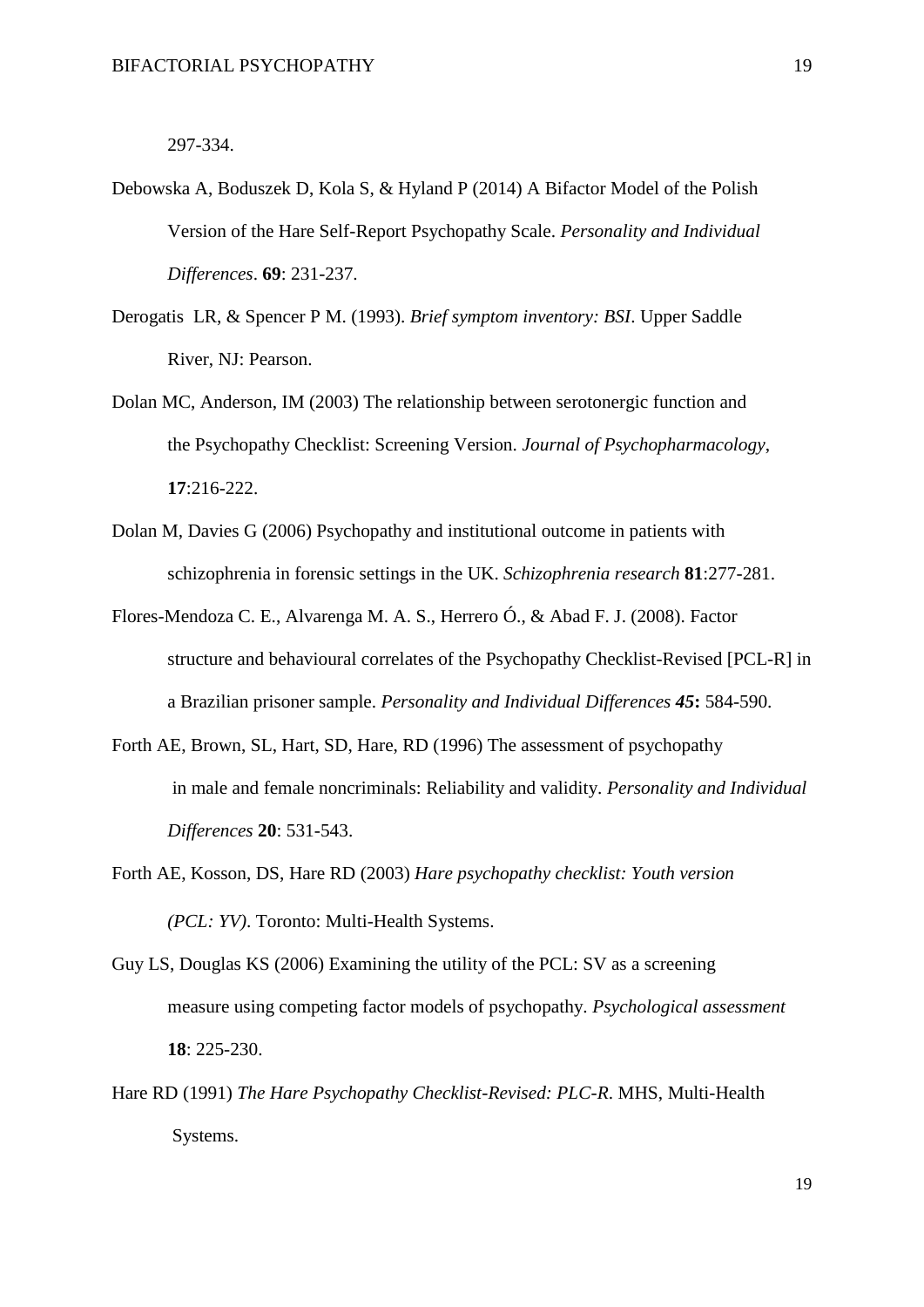- Hare RD (2003) *Manual for the Revised Psychopathy Checklist* (2<sup>nd</sup> ed.). Toronto, Ontario, Canada: Multi-Health Systems.
- Harpur TJ, Hare RD, Hakstian AR (1989) Two-factor conceptualization of psychopathy: Construct validity and assessment implications. *Psychological Assessment: A Journal of consulting and clinical Psychology* **1**: 6-17.
- Hart S, Cox D, Hare R (1995) Manual for the psychopathy checklist: Screening version (PCL: SV). *Toronto: Multi-Health Systems*.
- Hu L, Bentler P (1998) Fit indices in covariance structural modeling: Sensitivity to underparameterized model misspecification. *Psychological Methods,* **3:** 424- 453.
- Hu L, Bentler PM (1999) Cutoff criteria for fit indexes in covariance structure analysis: Conventional criteria versus new alternatives. *Structural Equation Modeling* **6**: 1–55.
- Joreskog K, Sorbom D (1981) *LISREL V: Analysis of linear structural relationships by the method of maximum likelihood.* Chicago: National Educational Resources.
- Jöreskog K, Sörbom D (2004) *Interactive Lisrel (8,72)*. Scientific Software International. Inc.
- Kendler K S, Aggen SH, & Patrick CJ. (2012). A multivariate twin study of the DSM-IV criteria for antisocial personality disorder. *Biological psychiatry*, *71:* 247-253.
- Monahan J, Steadman H, Silver E, Appelbaum P, Robbins P, Mulvey E., . . . Banks S (2001) Rethinking violence risk assessment: Mental disorder and the law: New York: Oxford University Press.
- Muthen LK, Muthen BO (1998 2010) *Mplus – Statistical analysis with latent variables. User's guide* (6<sup>th</sup> Ed). Muthen and Muthen: Los Angeles.

Neumann CS, Hare RD (2008) Psychopathic traits in a large community sample: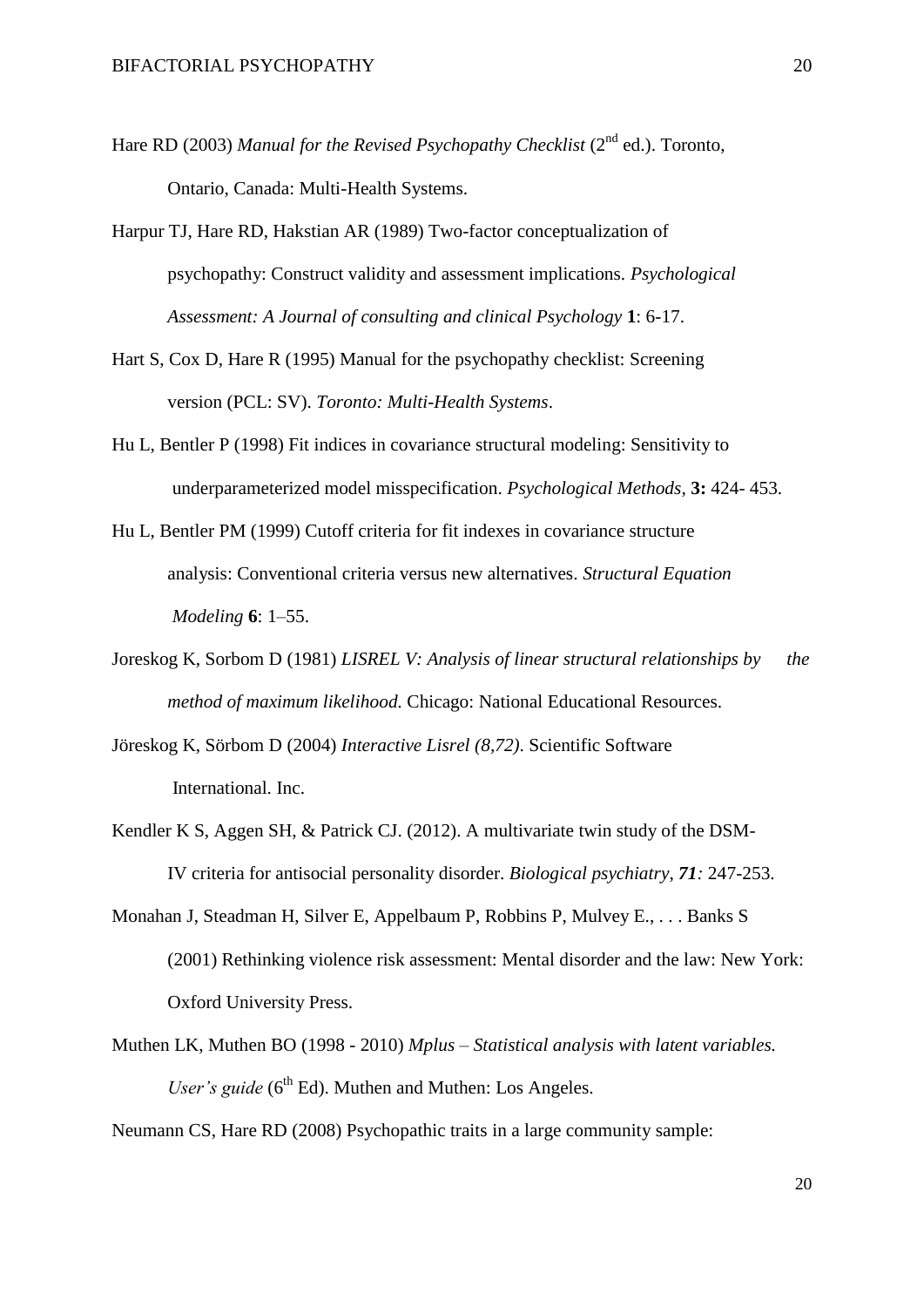links to violence, alcohol use, and intelligence. *Journal of Consulting and Clinical Psychology* **76:** 893-899.

- Novick MR, & Lewis C. (1967). Coefficient alpha and the reliability of composite measurements. *Psychometrika*, *32***:** 1-13.
- Patrick C J, Fowles DC, & Krueger R F. (2009). Triarchic conceptualization of psychopathy: Developmental origins of disinhibition, boldness, and meanness. *Development and psychopathology 21*:913-938.
- Patrick CJ, Hicks BM, Nichol PE, & Krueger RF. (2007). A bifactor approach to modeling the structure of the psychopathy checklist-revised. *Journal of personality disorders 21***:** 118-220.
- Reise SP, Moore TM, Haviland MG (2010) Bifactor models and rotations: Exploring the extent to which multidimensional data yield univocal scale scores. *Journal of Personality Assessment 92*, 544–559.
- Shevlin ME, Miles, JNV, Davies MNO, Walker S (2000) Coefficient alpha: A useful indicator of reliability? *Personality and Individual Differences 28, 2,* 229–238.
- Skeem JL, & Mulvey EP (2001) Psychopathy and community violence among civil psychiatric patients: results from the MacArthur Violence Risk Assessment Study. *Journal of consulting and clinical psychology 69*(3), 358-374.
- Steiger JH (1990) Structural model evaluation and modification: An interval estimation approach. *Multivariate Behavioural Research 25*, 173-180.
- Tanaka JS (1987) How big is big enough? Sample size and goodness of fit in structural equation models with latent variables. *Child Development 58*, 134–146.
- Tucker LR, Lewis C (1973) The reliability coefficient for maximum likelihood factor analysis. *Psychometrika 38*, 1-10.